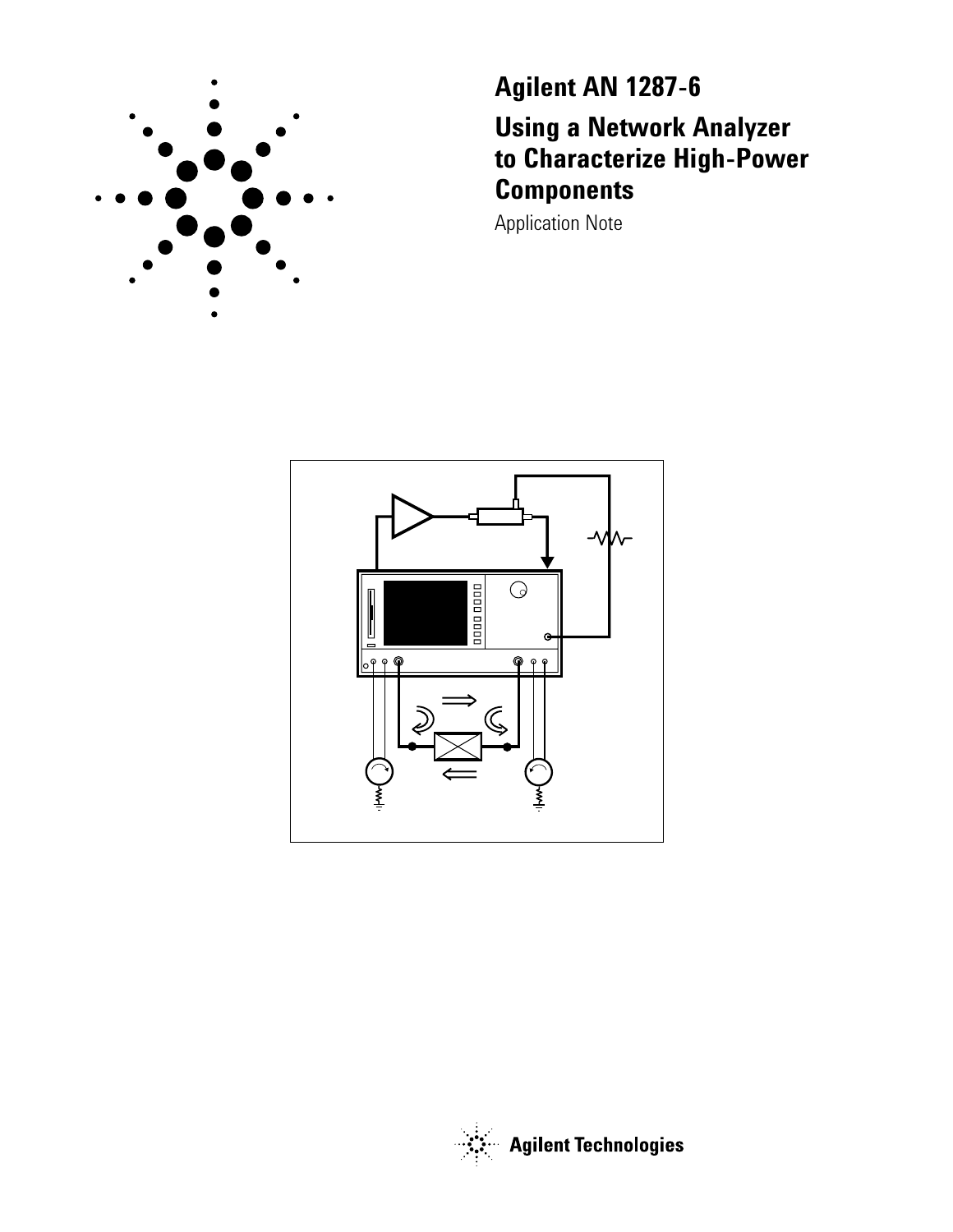# **Table of Contents**

- **3 Introduction**
- **3 Defining high power**
- **4 5 Why high-power measurements can be challenging**
	- **Network analyzer configurations for measuring**

# **high-power devices**

- 6 Configuration 1
- 7 Configuration 2
- 9 Configuration 3
- 11 Configuration 4
- 12 Configuration 5
- 14 Configuration 6
- 14 Additional configurations
- **15 Source leveling**
- 15 Source leveling using power-meter calibration
- 16 Source leveling using external leveling
- **17 Calibration — purpose and types**
- **17 Calibrating tips for best results**
- 17 Dynamic accuracy
- 18 Choosing calibration power levels
- 18 Calibrating at one power level versus two power levels
- **19 Common problems of high-power measurements**
- 19 Amplifiers with AGC loops
- 19 On-wafer devices (pulsed measurements)
- **23 Appendix**
- 23 Network analyzers—definition and capabilities
- 25 Test sets
- 26 Calibration
- **27 Suggested reading**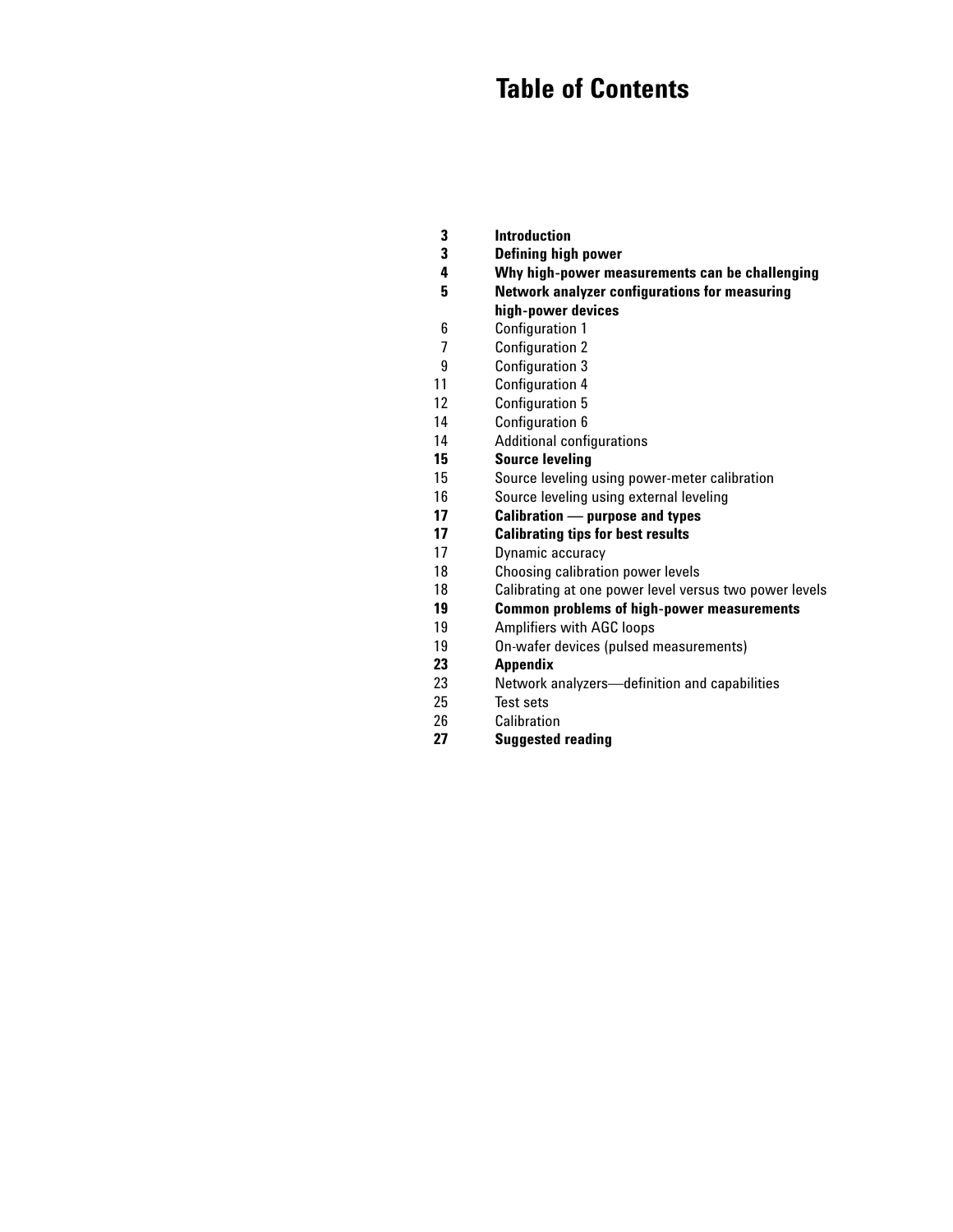#### **Introduction**

This application note describes linear and nonlinear measurements of high-power components and how to use a network analyzer for making them. It covers the power limitations of a network analyzer, and special network-analyzer equipment configurations for high-power measurements. How to improve the accuracy of high-power measurements and solve common problems when making high-power measurements are also described.

To get the most from this note, you should have a basic understanding of network analyzers and the measurements you can make with a network analyzer. For a basic review, please see the Appendix at the end of this note. Additional network analysis literature and study materials can be ordered through Agilent Technologies. A reference list is included at the end of the note.

#### **Defining high power**

What might be considered "high-power device output" (e.g., 30 dBm or 1 Watt) in one application can be insignificant in another application, such as a radar test that uses devices with power levels in the 60 dBm (1,000 Watt) range. In this note, "high power" refers to a power level above the compression level and certainly above the damage level of a standard network analyzer. Therefore, a power amplifier with an output beyond the measurement capability of a standard network analyzer would be classified as a high-power device. We extend our definition to also include devices that require a drive level that is higher than a standard network analyzer can provide. So a high-power device is one that delivers more power than a standard network analyzer can measure, or requires more input power than the analyzer can provide.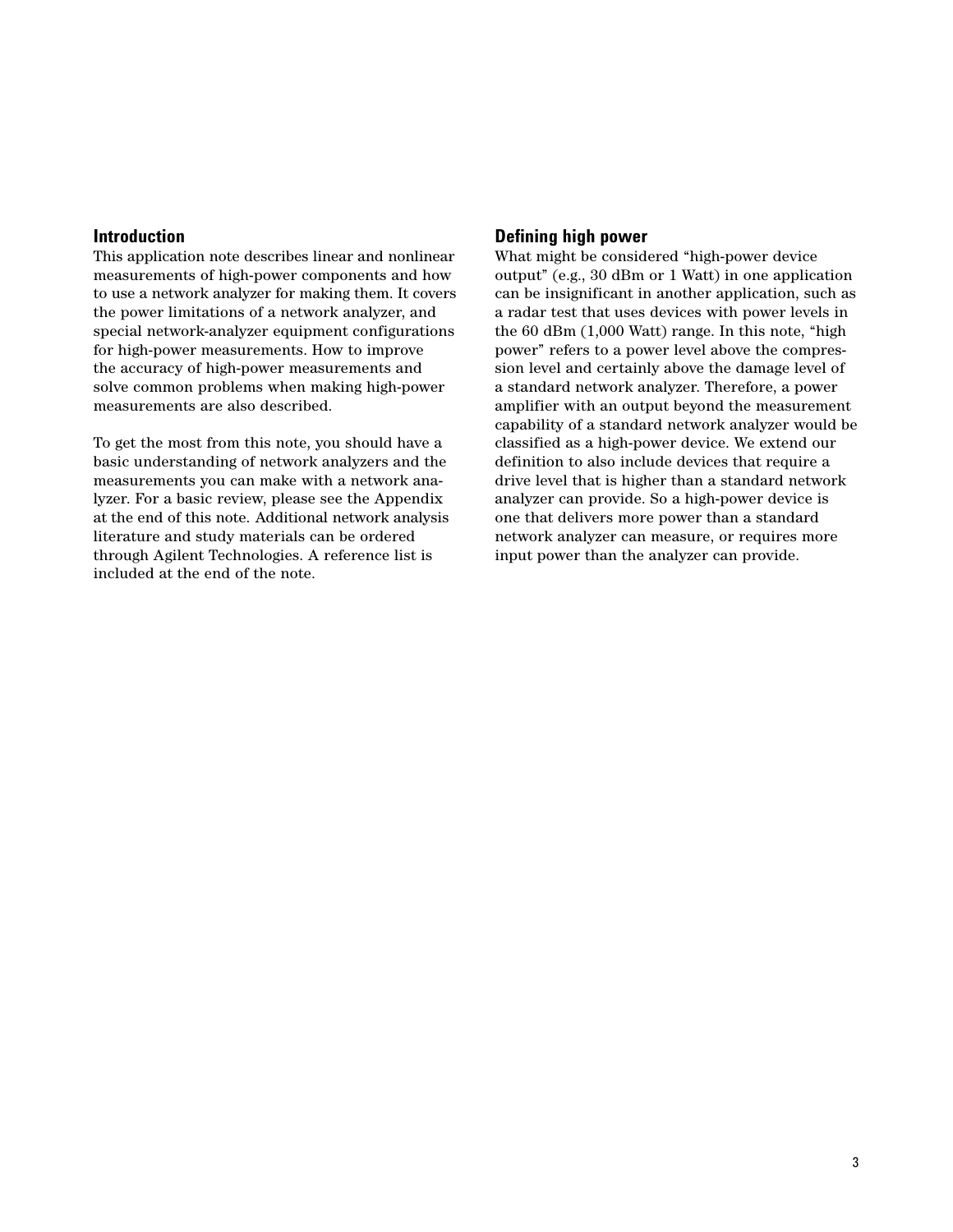# **Why high-power measurements can be challenging**

Two main challenges exist when measuring highpower devices:

1. The measurements performed on high-power devices can be different than those required to characterize lower-power devices. Measurements of high-power devices also can be performed differently than those made at lower power levels.

Pulsed measurements are a good example. Measurements typically are not pulsed at lower power levels since device overheating tends not to be a problem. High power can heat up a device, affecting its measured characteristics. Many onwafer measurements, for example, require pulsed RF and pulsed DC bias, which reduces the average power dissipation and keeps the temperature of the device constant.

2. High-power measurements require special network-analyzer configurations. This can mean adding attenuation or a coupler between the output of the device under test (DUT) and the input of the test instrument to protect the receiver. It can also mean adding amplification to the stimulus signal if more power is required. Calibration and accurate measurements become significantly more complex as additional equipment is added to the test setup. In some configurations the additional hardware can make some types of calibration impossible, or limit the number of measurable parameters. For example, reverse S-parameters cannot be measured in some configurations. The inability to perform certain calibrations can limit the accuracy of the measurements.

This application note will show configurations ranging from those that are easy to assemble but may have limited accuracy or measurement capability, to more complex configurations that are very accurate and can make the same measurements as a standard network analyzer.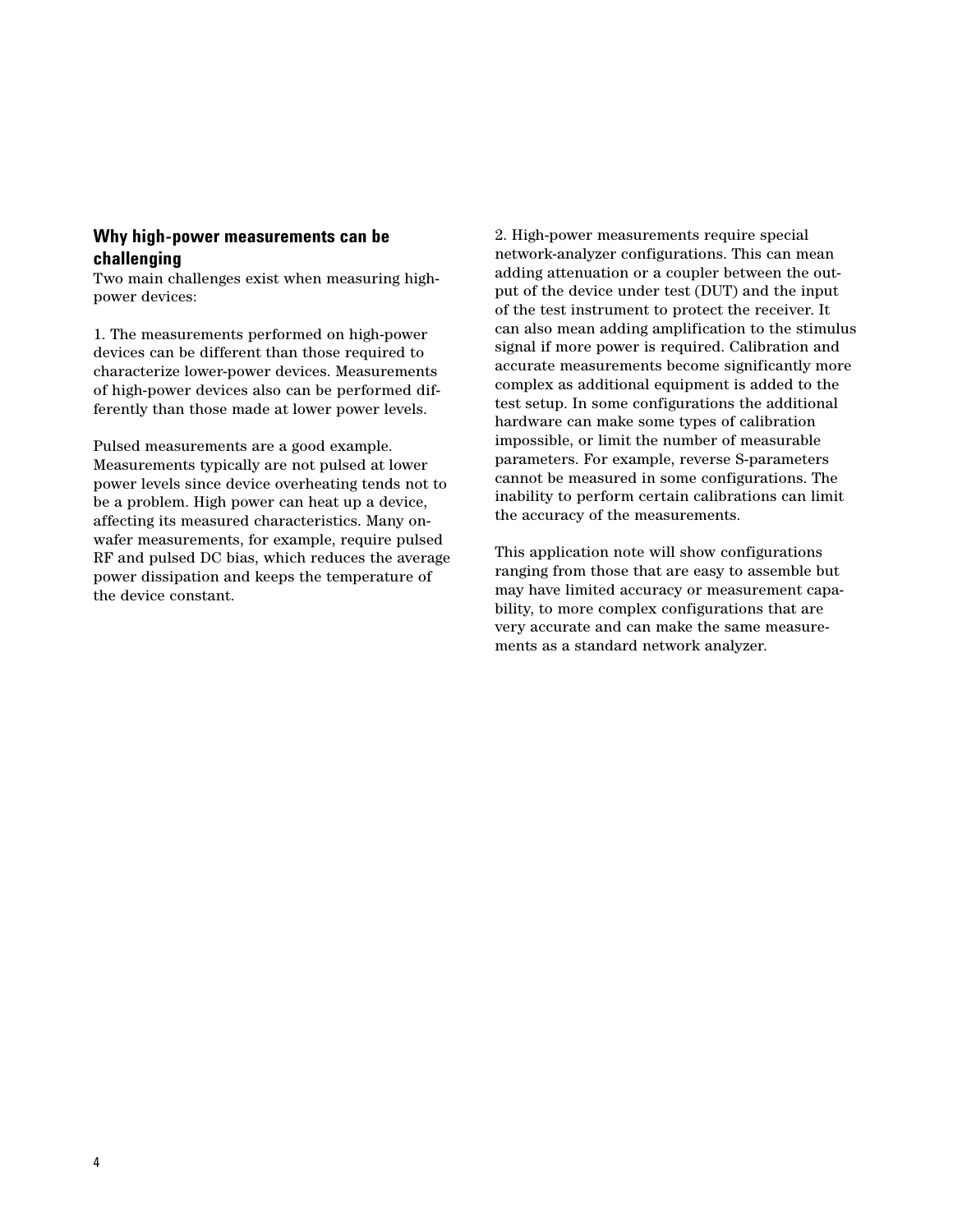# **Network analyzer configurations for measuring high-power devices**

The high-power test configurations described in this note are designed to boost the power coming from the network analyzer's source as necessary, and also to protect components such as the receivers, couplers, and switches inside the network analyzer from excessive power levels.

To select the correct network analyzer configuration, you will need to consider the DUT and the required measurements and accuracy. This section shows high-power test configurations including the necessary hardware, how to set up and calibrate these configurations, and the advantages and limitations of each.

The configurations are ordered by the degree of measurement capability. In general, the increased capability results in increased complexity in the configuration. The first configuration is simple it uses a standard network analyzer and doesn't require high drive power, which means the network analyzer's source does not need to be boosted. The other configurations measure devices that require high-power inputs and also have high-power outputs. Measuring these devices requires amplifying the network analyzer's source signal somewhere along the RF path before it reaches the DUT. The high output power also requires protection for the couplers, receivers, and switches inside the analyzer.

|               |                   |                          | Available high-power measurements      | <b>Available calibrations</b>                            |                     |                  |          |
|---------------|-------------------|--------------------------|----------------------------------------|----------------------------------------------------------|---------------------|------------------|----------|
| Configuration | <b>Complexity</b> | <b>Boosted</b><br>source | <b>Forward</b><br>transmission<br>only | <b>Forward</b><br>transmission<br>and reflection<br>only | Forward/<br>reverse | Full<br>two-port | Response |
|               | low               |                          |                                        |                                                          | X                   | X                | X        |
| 2             | low               | X                        | X                                      |                                                          |                     |                  | X        |
| 3             | medium            | Χ                        | X                                      |                                                          |                     |                  | X        |
| 4             | medium            | Χ                        |                                        | X                                                        |                     |                  | X        |
| 5             | high              | Χ                        |                                        |                                                          | X                   | х                | X        |
| 6             | high              | Χ                        |                                        | Χ                                                        |                     |                  | X        |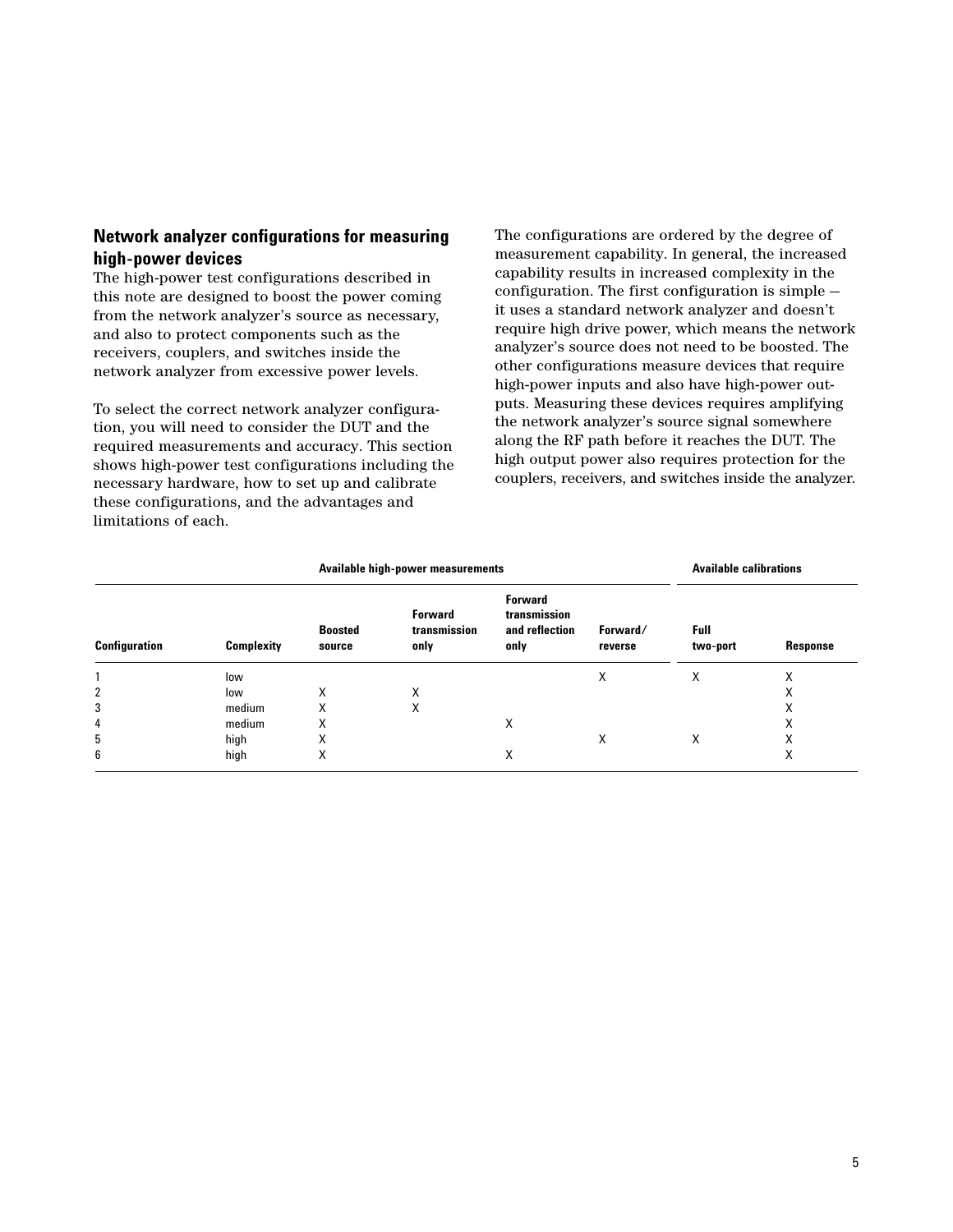# **Configuration 1**

# **Configuration summary**

- Low complexity
- No boosted source
- Forward and reverse measurements
- Full two-port or response calibration

#### **Setup and features**

The simplest high-power devices to measure are those that have high gain but don't require high levels of drive power, and typically are tested in their linear region. Since these devices have high gain, the receiver must be protected from the high output power. An attenuator or coupler added between the output of the DUT and the analyzer's test port protects the receiver. If using a coupler, terminate the through arm of the coupler with a characteristic impedance load. The coupled arm of the coupler sends a small portion of the input signal to port 2. For a 20-dB coupler, the signal at the coupling arm is 20 dB less than the strength of the signal at the input. Determine the maximum power out of the DUT, subtract the power level required at the test port, and then choose the appropriate attenuator or coupler value. Choose components that are specified to handle your chosen power level.

Configuration 1 makes both forward and reverse, reflection and transmission measurements  $(S_{11},$  $S_{12}$ ,  $S_{21}$ , and  $S_{22}$ ) if using an analyzer with an S-parameter test set.

## **Calibration**

This particular setup allows both forward and reverse measurements so full two-port errorcorrection, the most accurate calibration, can be performed. Calibration is performed at test-port 1 (or at the end of the cable attached to the port) and at test-port 2 (with the attenuator and any test cable). Include the attenuator or coupler on port 2 when performing the calibration to remove any mismatch between the attenuator and the analyzer's test port. Since calibration is performed with all hardware in place and all error terms corrected, the measurements can be as accurate as the standard analyzer.



#### **Configuration 1**

The attenuator on port 2 degrades the uncorrected directivity of port 2 by twice the attenuation value. This limits the stability of the calibration and can make  $S_{22}$  measurements very noisy. If an  $S_{22}$ measurement is needed, calibrate at a higher power level, lower the power level when making forward measurements, and then raise the power level for the reverse measurements. There is more information on calibrating and power levels at the end of this note.

A common assumption is that the DUT's displayed gain should be increased by the amount of the attenuation, but remember that the calibration includes the attenuator so the values as displayed are correct.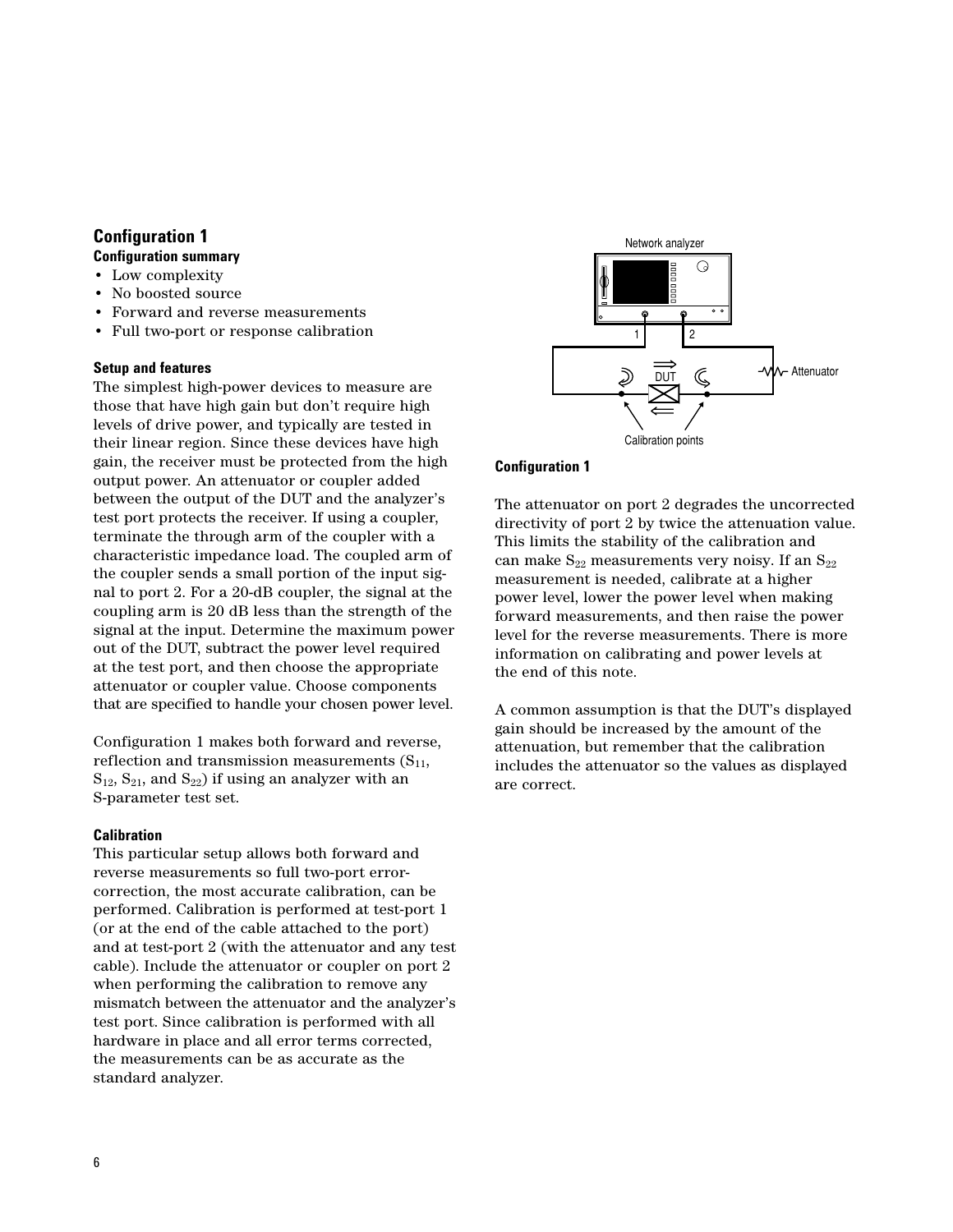# **Configuration 2**

# **Configuration summary**

- Low complexity
- Boosted source
- Forward transmission measurement only
- Response calibration only

#### **Setup and features**

The simplest way to increase the power of the stimulus signal is to add a booster amplifier at the test port of a standard network analyzer. The input of the booster amplifier connects to the analyzer's source port and the output connects to the DUT (see Configuration 2). This configuration boosts the signal level going into the DUT without modifying the analyzer's built-in test set or having to add additional couplers. The analyzer's source power plus the gain of the booster amplifier gives the power available for testing the DUT. Protect the receiver by adding an attenuator or coupler between the output of the DUT and port 2 of the analyzer, as shown in Configuration 1.



Configuration 2 is convenient because it consists simply of a standard network analyzer. However, it has numerous limitations. When boosting the signal at port 1, only high-power transmission measurements in the forward direction  $(S_{21})$  and nonboosted reflection measurements in the reverse direction  $(S_{22})$  are possible. The position of the booster amplifier, with its high reverse isolation, makes forward reflection  $(S_{11})$  and reverse transmission  $(S_{12})$  measurements impossible. Nonboosted reverse reflection measurements can be made, but with limitations as described in Configuration 1.

The accuracy of Configuration 2 is limited because the network analyzer measures the reference signal before the booster amplifier (coupling takes place inside the analyzer). As a result, any mismatch between the booster amplifier and the DUT is not ratioed out, and therefore ripple will appear in the measurement (Figure 1). This ripple can be significant due to the poor source match of the booster amplifier. Even the uncorrected source match of the network analyzer is likely to be much better Network analyzer than the source match of the booster amplifier.

**Configuration 2**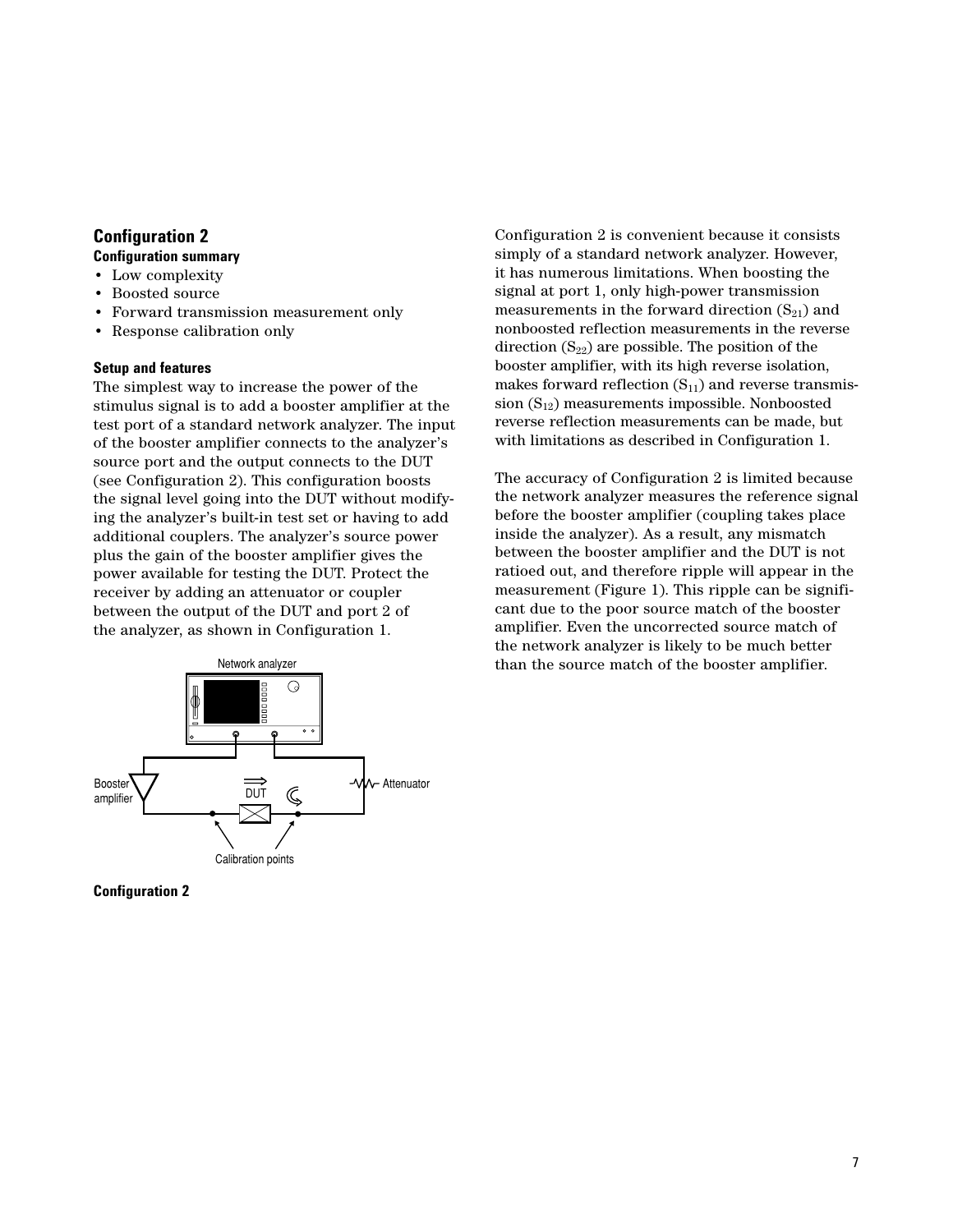The uncertainty associated with the measurement will depend upon the quality of the match between the booster amplifier and the DUT. In addition, any drift or power fluctuations associated with the booster amplifier will appear to be from the DUT since the reference signal is not measured after the booster amplifier. This configuration is best for analyzers that do not allow direct access to the R (reference) channel and when the accuracy of the measurements is not important. If the analyzer allows access to the R channel and the reference signal is coupled after the amplifier, a configuration that allows more accuracy is possible (see Configuration 3).



**Figure 1. Ripple is caused by a mismatch between the DUT and the booster amplifier.**

#### **Calibration**

Only transmission response calibration is possible with this setup. The location of the booster amplifier does not allow the analyzer to make transmission measurements in the reverse direction, making a full two-port calibration impossible. Perform a response calibration by connecting the output of the booster amplifier to the attenuator or coupler on port 2. A basic response calibration does not remove mismatch errors due to the DUT — only the frequency response errors and any mismatch associated with the booster amplifier, the attenuator, and the analyzer. Since mismatch is not corrected for during calibration, even measurements made with a response calibration are limited in their accuracy.

In this setup you can improve the source match by adding an isolator between the booster amplifier and the DUT, or by adding attenuation. Adding an isolator between the output of the booster amplifier and the input of the DUT will remove the effects of any mismatch. If the booster amplifier has enough gain, a 3-dB or 6-dB attenuator at its output can be added to improve its output match. Be sure to include the isolator or any attenuation in the calibration if you include it in the measurement setup. Also make sure that the isolator or attenuator can handle the power level being tested. Instead of using a high-power isolator, a circulator with a high-power load on its third port can be used.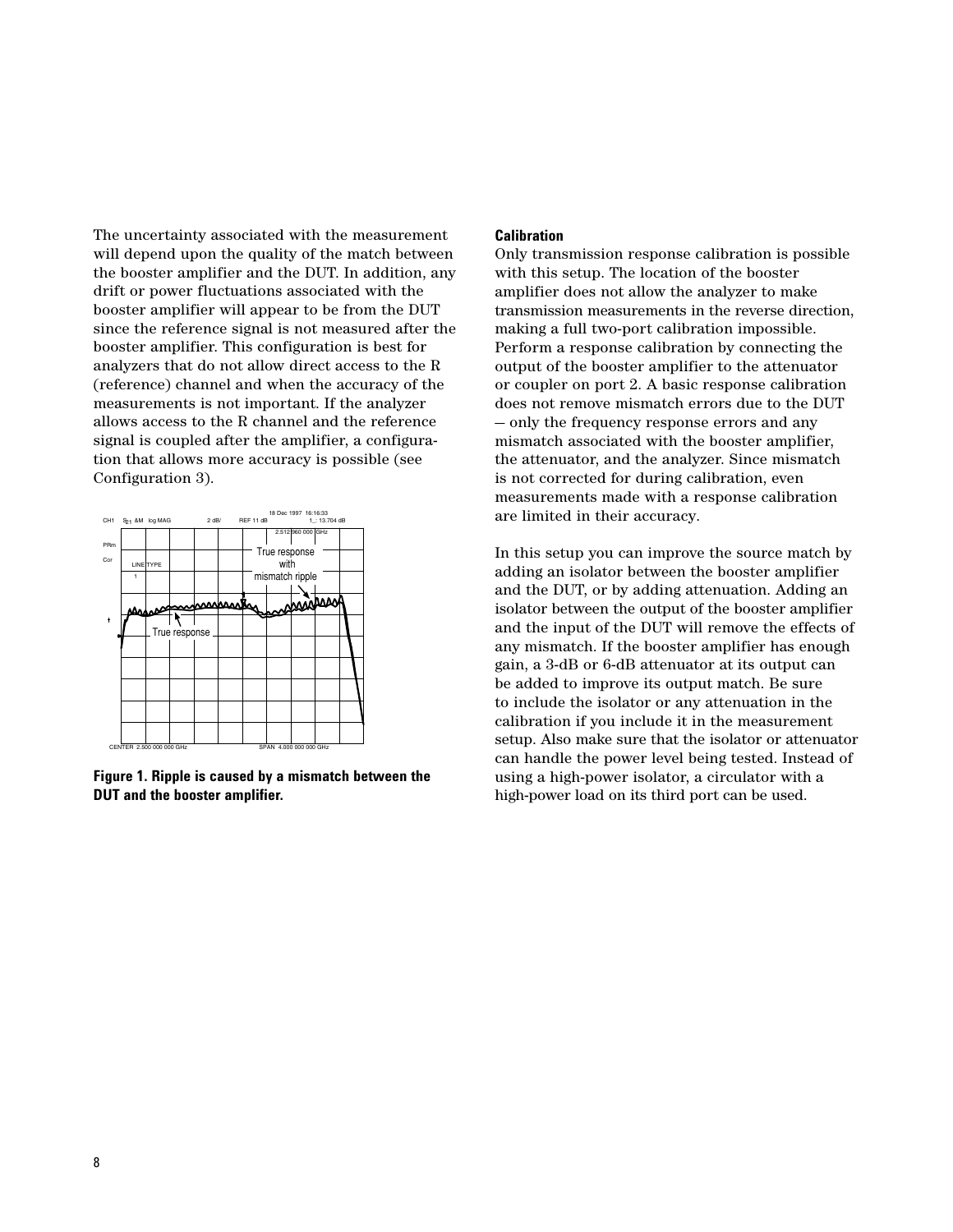# **Configuration 3 Configuration summary**

- Medium complexity
- Boosted source
- Forward transmission measurement only
- Response calibration only

#### **Setup and features**

Compared to Configuration 2, Configuration 3 improves measurement uncertainty and flexibility by measuring the incident signal after the booster amplifier rather than before. Measuring the incident signal after the booster amplifier ratios out the effects of any source mismatch.

Boost the analyzer's source power by connecting the booster amplifier to the "RF out" port on the analyzer. An external coupler connected to the output of the booster amplifier directs a portion of the boosted source signal to the R channel of the analyzer. This signal becomes the reference signal used in ratioing (Configuration 3).

Measuring the reference signal after the amplifier ratios out any mismatch ripple between the booster amplifier and the DUT and any drift or power fluctuations of the booster amplifier. The reverse isolation of the booster amplifier makes forward reflection measurements and reverse transmission measurements impossible.

In configurations where the user provides an R channel signal, determining the proper level is important. Too low a signal level can be affected by noise and can cause phase-locking problems and inaccurate measurement results. Too high a signal level can be affected by receiver compression, causing inaccurate results. The receiver can also be damaged if the signal is high enough. To find the proper signal level for the R channel (a typical range might be 0 to –30 dBm) look at the analyzer's specifications. Then determine the signal level at the coupled arm of the coupler, and add attenuation to achieve the proper signal level at the R channel.



**Configuration 3**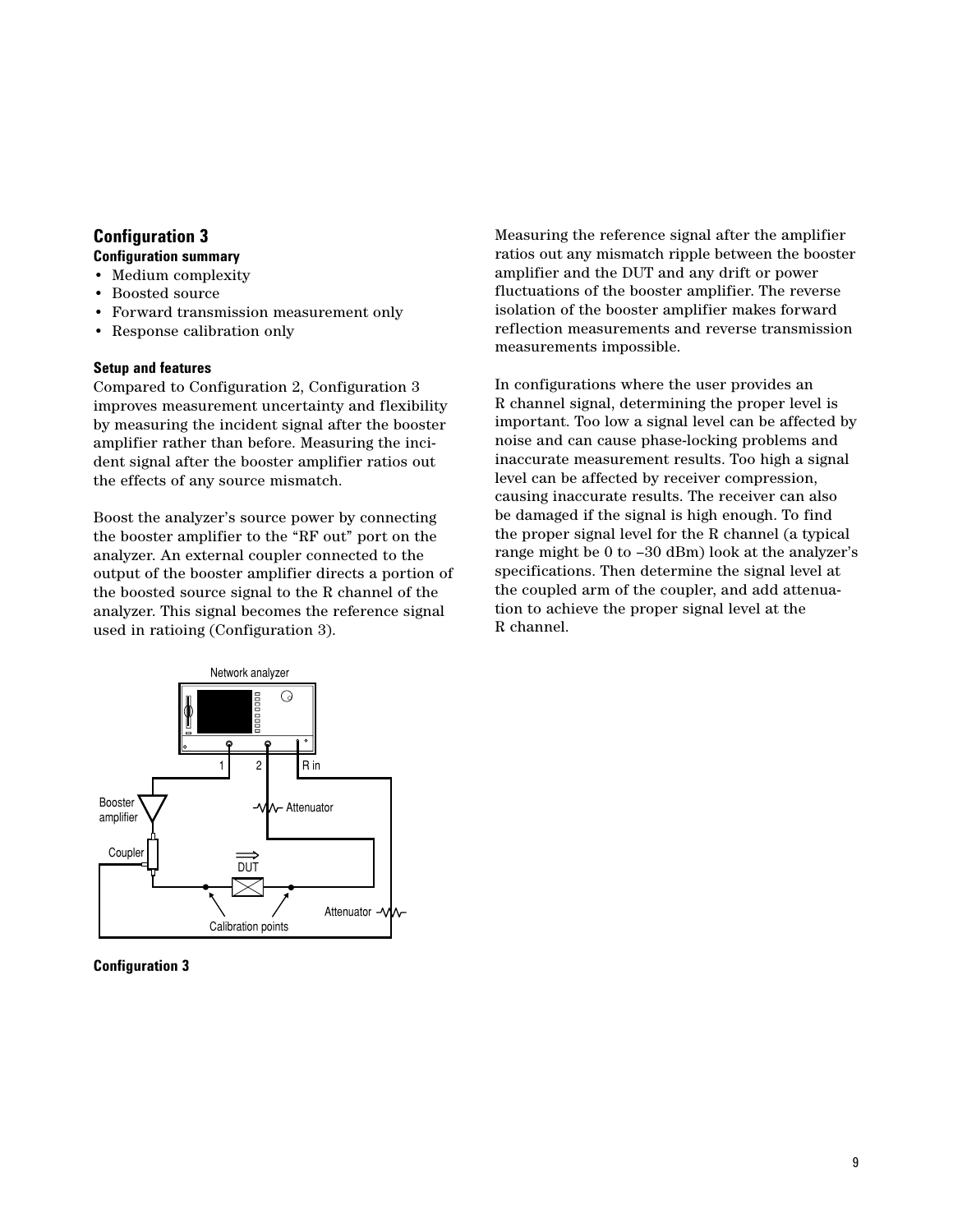Normally, the analyzer attempts to phase-lock near the start frequency of the sweep. When the analyzer cannot phase-lock at the start frequency though, the analyzer performs a "pre-tune calibration" routine. During pre-tune calibration the analyzer attempts to phase-lock at a set frequency (100 MHz for the Agilent 8753D family), which could be below the start of the analyzer's sweep. The pre-tune calibration routine would be performed, for example, if the analyzer is switched to external reference mode without a signal attached to the R channel. When the external R channel signal is connected the analyzer is attempting to phase-lock at the pretune frequency (100 MHz). With a band-limited device in the R channel path (e.g., a booster amplifier) there may not be sufficient signal at this pretune frequency and phase-locking errors can occur on some analyzers.

On the 8753E network analyzer, turning "PLL Auto" off (located in the Service Modes menu) will stop the analyzer from performing the "pre-tune calibration" routine. Turning "PLL Auto" off rarely affects the accuracy of instrument measurements. Another way to prevent this phase-locking error is to use frequency-offset mode in the 8753E. In frequency-offset mode the analyzer assumes that a band-limited device is being measured, and as a result the analyzer never goes outside the sweep range to phase-lock. Setting LO = 0 Hz when in frequency-offset mode allows the analyzer to be used normally.

Band-limited devices in the R channel path may cause phase-locking problems in the Agilent 8720E family of network analyzers unless the analyzer has the high-power option (Option 085) or frequencyoffset option (Option 089). With either of these options, phase-locking is not a problem. This is because the internal reference switch switches to the internal signal when phase-locking. After the analyzer is phase-locked, the reference switch returns to the external signal and the analyzer is ready to make measurements.

#### **Calibration**

Calibrating this configuration is similar to the calibration performed in Configuration 2. Only a response calibration is possible since only forward measurements can be made. Perform the response calibration by connecting the output of the coupler's through arm to the attenuator on test-port 2 of the analyzer.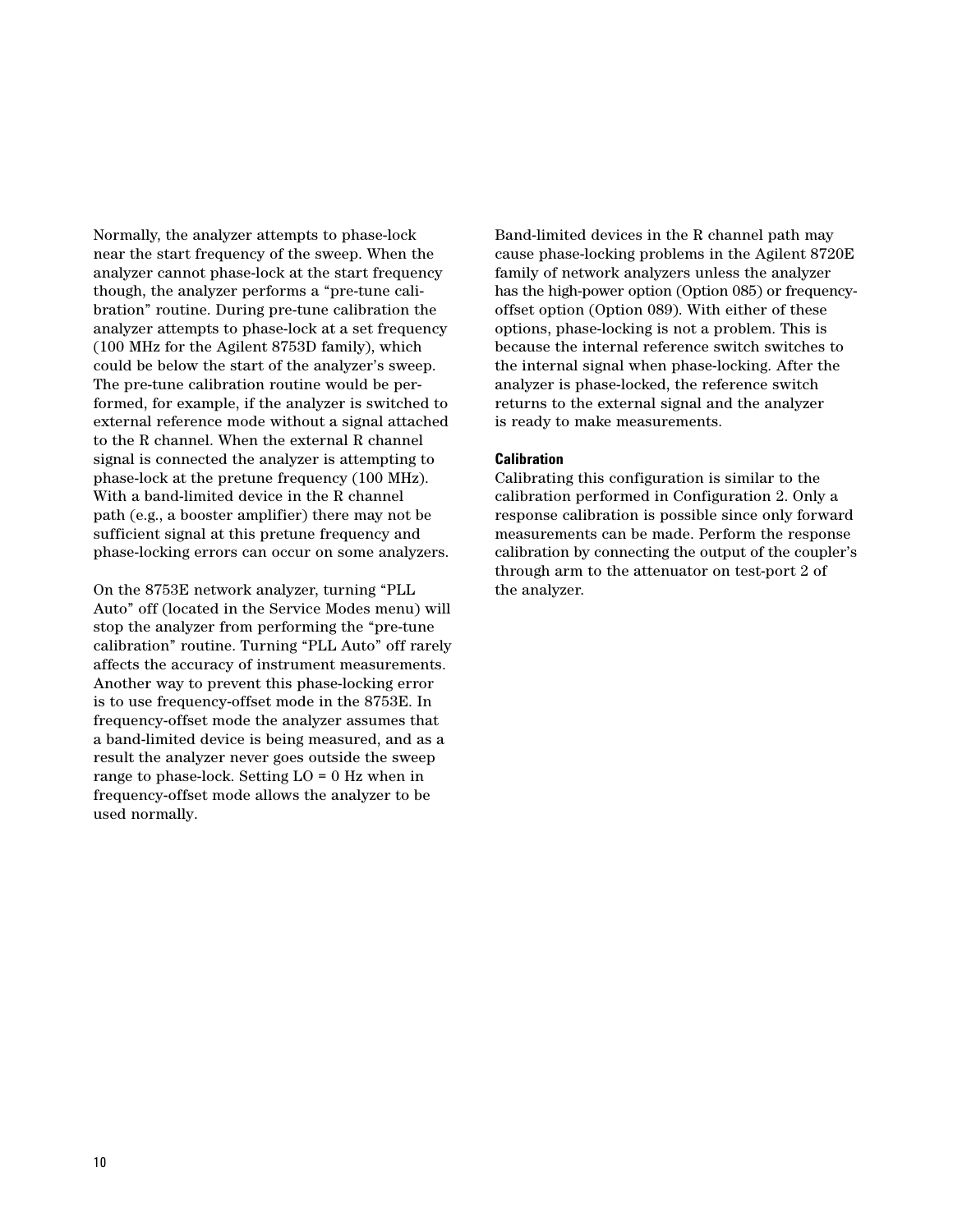# **Configuration 4 Configuration summary**

- Medium complexity
- Boosted source
- Forward transmission and reflection measurements only
- Response calibration only

## **Setup and features**

High-power reflection and transmission measurements in the forward direction can be made on analyzers that provide access to the A channel and the R channel. Forward reflection measurements are possible by adding a reverse coupler between the coupler used for the R channel and the DUT. This reverse coupler, which is connected to the A channel, allows the forward reflection measurement.

# **Calibration**

Again only a response calibration is possible since a reverse measurement cannot be made. When performing the calibration, connect the output of the second coupler to the attenuator or output coupler so that the calibration includes all hardware.



**Configuration 4**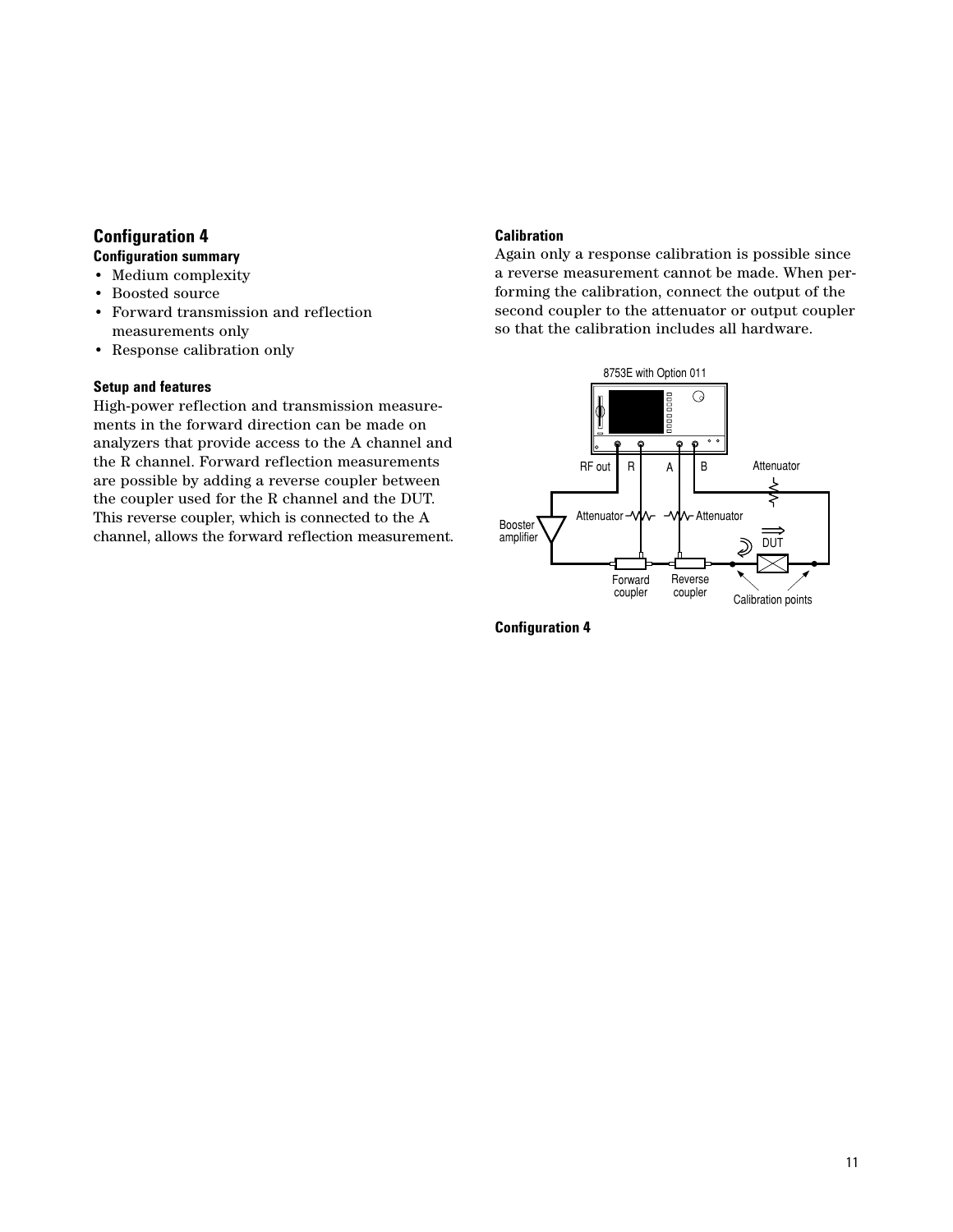# **Configuration 5**

# **Configuration summary**

- High complexity
- Boosted source
- Forward and reverse measurements
- Full two-port or response calibration

# **Setup and features**

The configurations presented up to now have made use of an analyzer's build-in test set, or include additional external hardware to make high-power measurements. Another approach is to modify the standard test set to make it more suitable for high-power measurements. Typically modifications to the internal test set are options that Agilent provides at time of purchase.

### **High-power option**

An example of a modified test set is the high-power option, Option 085, for the Agilent 8720E family of vector network analyzers. This option provides four features that allow for the measurement of higher power levels. These are: 1) access to the RF path between the source and the transfer switch; 2) direct access to the R channel; 3) direct access to the RF path between the transfer switch and the test ports; and 4) step attenuators between the couplers and the samplers on the A and B channels. The 8720E with Option 085 allows input power and output power up to +43 dBm at the test ports of the analyzer. For more information on the set-up of 8720E, Option 085, refer to the 8720E manual section *Making High Power Measurements with Option 085*.



## **Configuration 5**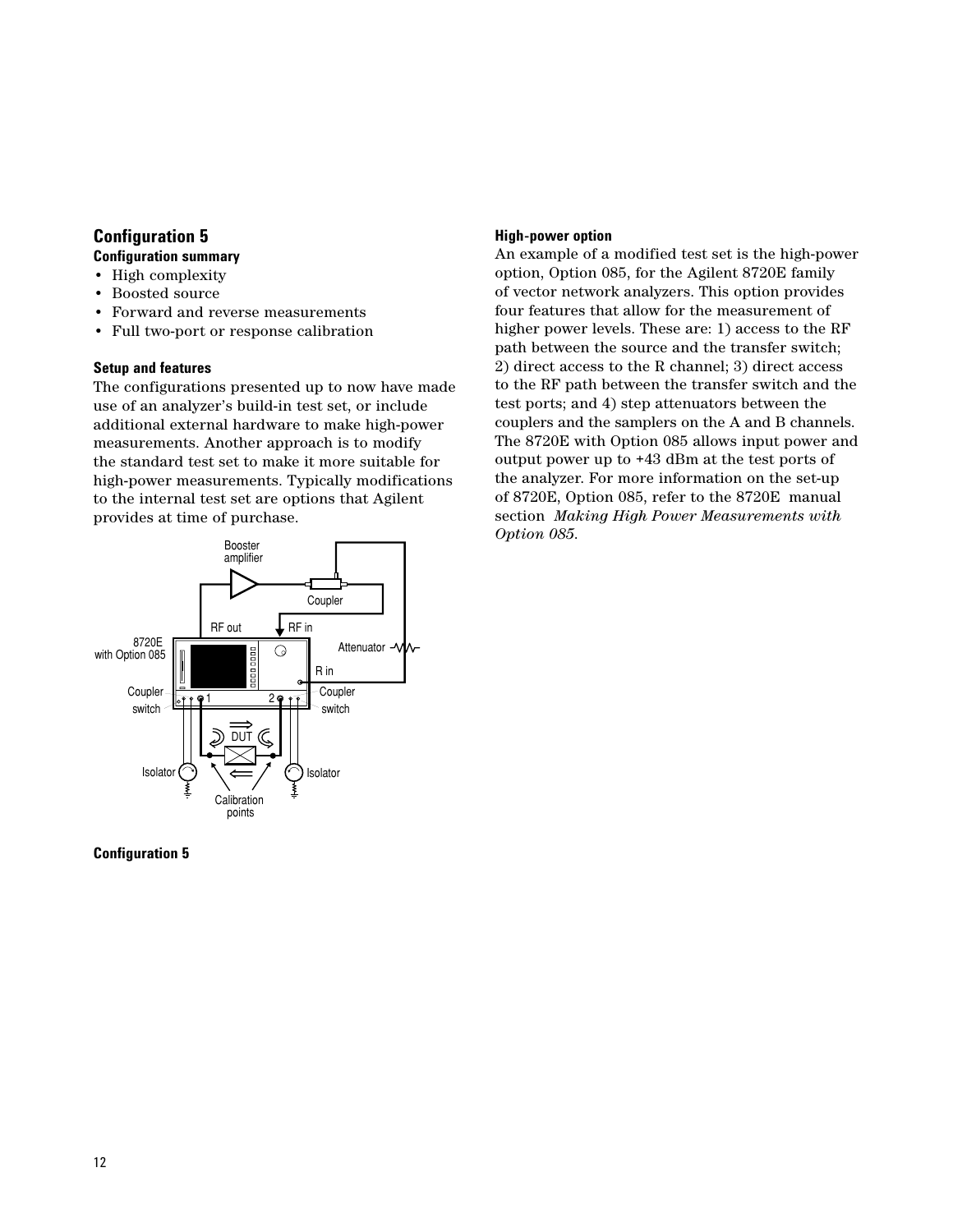### **Forward and reverse measurements by amplifying the source signal**

Access to the RF path between the source and the transfer switch allows the source signal to be amplified and then be switched between port 1 or port 2, allowing forward and reverse high-power measurements. The input of the booster amplifier connects to the "RF out" connector on the analyzer, and the output of the booster amplifier connects to the coupler. The coupled arm of the coupler connects to the R-channel input to provide the reference signal used for ratioing. To insure an optimum power level at the R receiver, add any needed attenuation between the reference coupler and the analyzer. The optimum power range for the receiver is provided by Agilent. The through arm of the coupler connects to the "RF in" connector on the analyzer. The amplified signal goes through the transfer switch, which directs it to either test port. Jumpers between the transfer switch and the test ports give access to the RF signal path. They allow the user to add high-power isolators to protect the transfer switch. Without isolators, signals with too much power can damage the transfer switch. Isolators on both sides of the transfer switch ensure that after the signal has been measured by the coupler any signal will be terminated, thereby protecting the switch.

#### **Protecting the receivers**

The final feature of this high-power option is the internally controlled step attenuators that protect the receivers. Located after the couplers and before the receivers, these 55-dB step attenuators (with 5-dB increments) reduce the signal to an optimum level for the receiver. These attenuators are controlled from the front panel of the analyzer.

#### **Calibration**

A major benefit of this configuration, besides the ability to do both forward and reverse measurements, is the ability to do full two-port vector error correction. Calibrating in this manner takes into account the effects of the hardware that has been added to the setup (isolators, amplifiers, couplers, etc.) and all errors associated with the analyzer and the measurement setup up to the point of calibration. Perform the calibration at the point where the DUT will be connected.

When using this configuration, it is extremely important not to damage any of the internal components because high power levels are inside the analyzer itself. Since amplification takes place before the transfer switch, the power-handling capabilities of the switch must be known. Analyzers that allow signal amplification before the transfer switch must specify how much power the switch can handle. Agilent specifies maximum power for the transfer switch for two conditions, when the switch is switching, and when the switch is not switching. Typically the nonswitching power-rating is higher than the switching power rating. The power-handling capability of all components in the RF path must be considered when making high-power measurements. When using this configuration, it is important to understand how the analyzer works and the power-handling capability of each component in the signal path.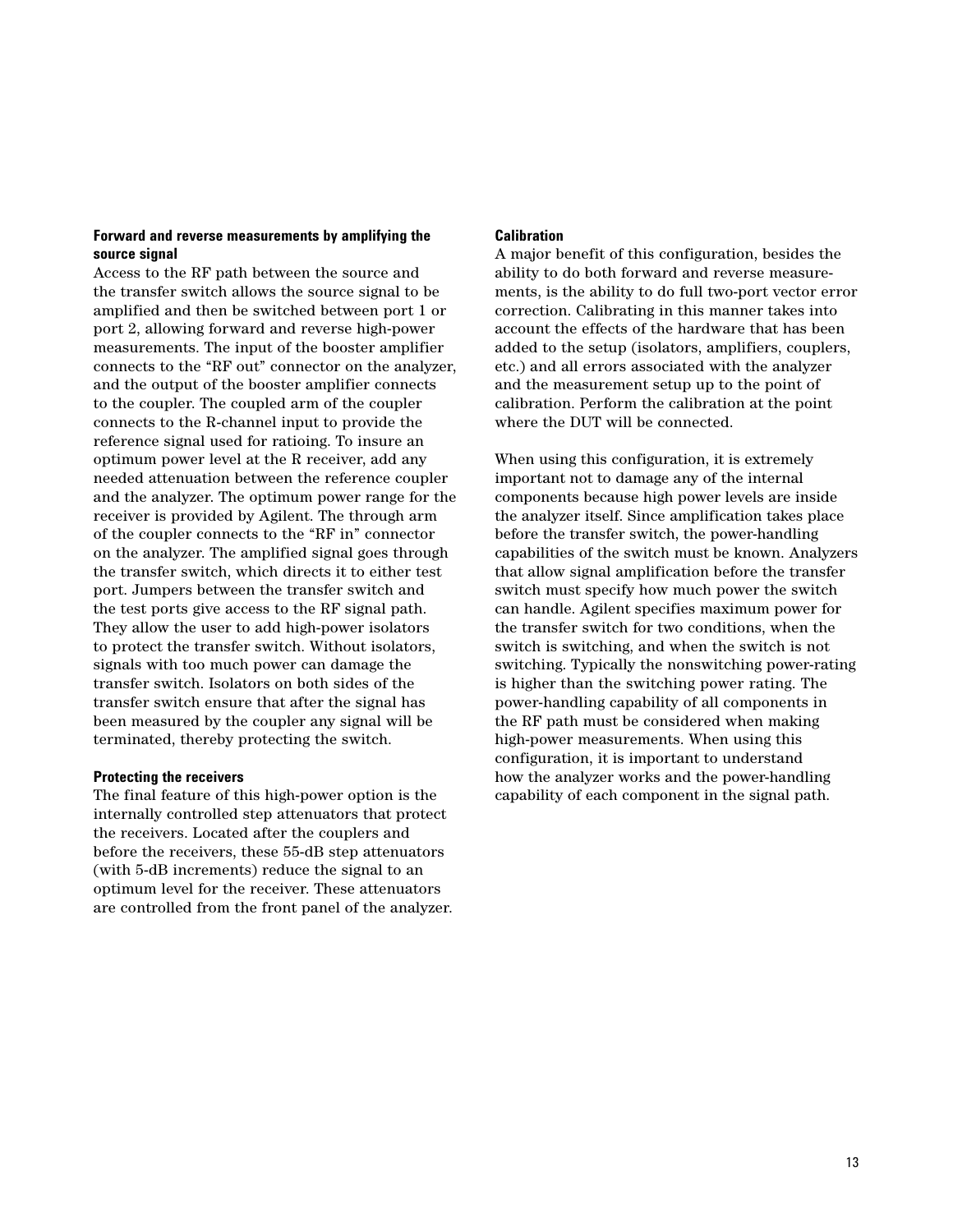# **Configuration 6**

# **Configuration summary**

- High complexity
- Boosted source
- Forward transmission and reflection measurements only
- Response calibration only

# **Setup and features**

Configuration 6 uses the same high-power test set as Configuration 5, but the hardware is rearranged so that measurements can be made at even higher power levels. Configuration 5 is desirable because it allows high-power measurements in both directions, but the maximum power level does not reach the test ports. Due to losses in the test set and the power limitations of the transfer switch, the power at the test ports is less than the couplers can handle. To test at power levels up to the level that the couplers can safely handle (+50 dBm), the Agilent 8720E with Option 085 is used in an alternate setup.

Amplification is done after the transfer switch and before the test port to get the maximum power possible at the test ports. This configuration allows higher power levels than possible using Configuration 5, but high-power measurements, both transmission and reflection, are possible only in the forward direction.



# **Calibration**

Two-port vector error calibration cannot be used in this configuration. Since the external R channel is being used and is connected only to port 1, the reference signal is not accurate when doing a reverse sweep. This means only a response cali-bration can be done between test-port 1 and test-port 2. Since full two-port calibration cannot be done, this configuration should only be used if more power is needed than can be provided by Configuration 5.

# **Additional configurations**

Often Agilent can design test sets to specifically match your needs. Contact your local sales representative if you would like to investigate a specially configured test set. For example, solidstate switches may be substituted for mechanical switches in a high-power test set. High-power test sets usually use mechanical switches to handle higher power levels. If continuous switching is required, solid-state switches need to be used. Special configurations can include solid-state switches in high-power test sets if needed.

Other special configurations include high-power test sets that allow through-reflect-line (TRL) calibrations for noncoaxial measurements. Special configurations for applications that increase the power range over which a network analyzer sweeps such as compression measurements, are also available.

**Configuration 6**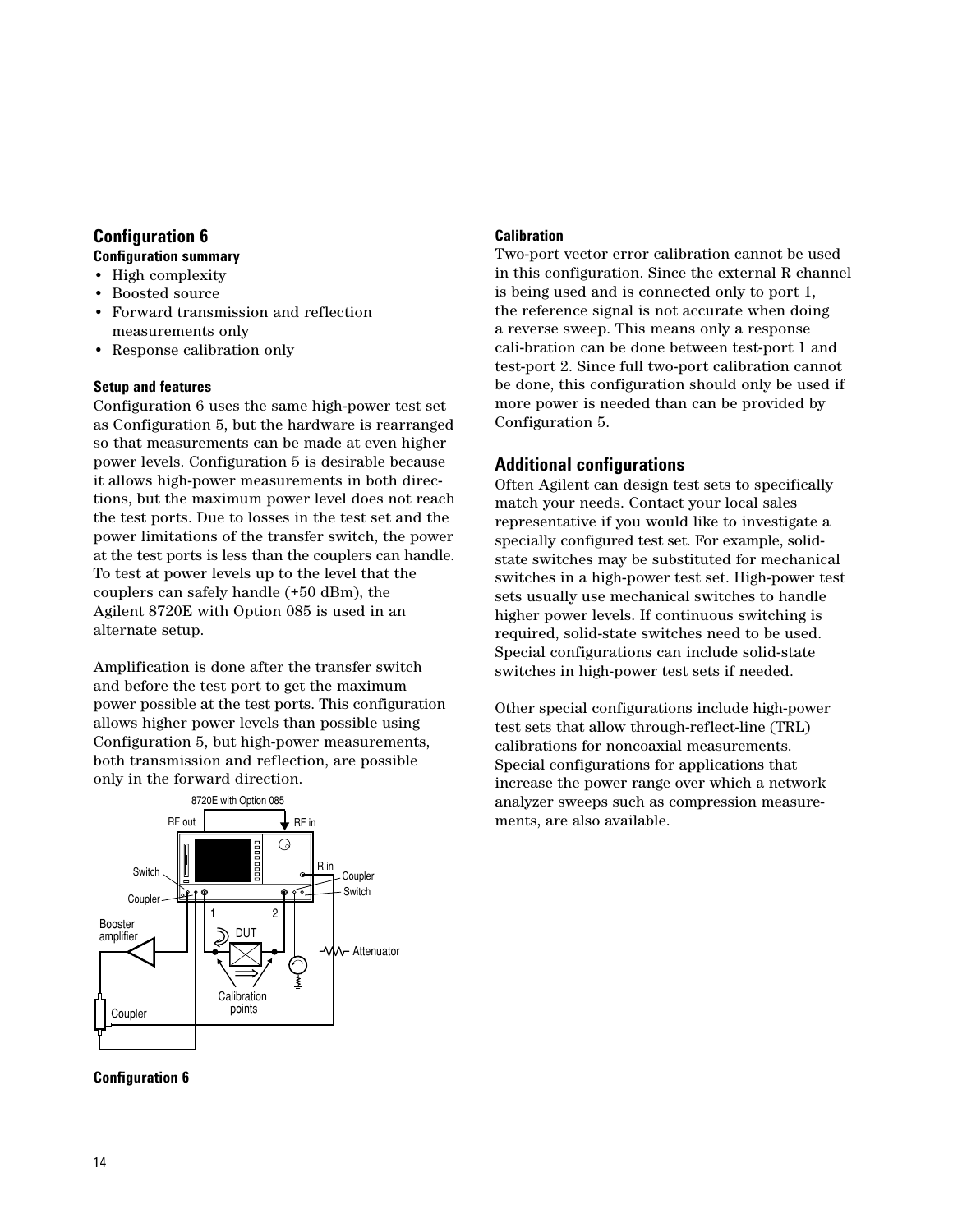## **Source leveling**

When amplifiers operate in their nonlinear region, the measured response may differ from the true response of the amplifier. If the amplifier is operating in its nonlinear region, variations in the stimulus signal might not be duplicated at the output of the amplifier. In contrast, the response of an amplifier tested in its linear range is not affected by this level variation. By ratioing the response to the stimulus, the network analyzer removes the effects of the stimulus variation and displays the true performance of the amplifier.

However, if the amplifier is operating in its nonlinear range, at or near saturation, the amplifier does not produce an output signal with a variation proportional to the variation of the signal present at the input. The ratioing process in the network analyzer then creates an erroneous display (Figure 2).

To optimize measurements in the nonlinear region, a leveling scheme must be used to produce a stimulus signal with a frequency response that is as flat as possible.

|                         |  |  |  | DUT in linear region |  | $\overline{u}$ |  |  |  |  |
|-------------------------|--|--|--|----------------------|--|----------------|--|--|--|--|
| DUT in nonlinear region |  |  |  |                      |  |                |  |  |  |  |
|                         |  |  |  |                      |  |                |  |  |  |  |
|                         |  |  |  |                      |  |                |  |  |  |  |
|                         |  |  |  |                      |  |                |  |  |  |  |
|                         |  |  |  |                      |  |                |  |  |  |  |
|                         |  |  |  |                      |  |                |  |  |  |  |
|                         |  |  |  |                      |  |                |  |  |  |  |

**Figure 2. When a device operates linearly, its true response can be measured. However, a device that operates nonlinearly is affected by nonlevel input signals.**

#### **Source leveling using power-meter calibration**

Using power-meter calibration in continuous sampling mode is one way to level the source (Figure 3). The power level at each frequency point in the sweep is measured with a power meter. The network analyzer, connected to the power meter via GPIB, adjusts its source power until the power meter measures the desired power level. Then the measurement is made. Since the accuracy of the power meter is very high (uncertainty in the tenths of a dB range), you can have confidence that the power level is accurate as well as flat.



**Figure 3. Power-meter calibration levels the source signal and removes the nonlinear ripple.**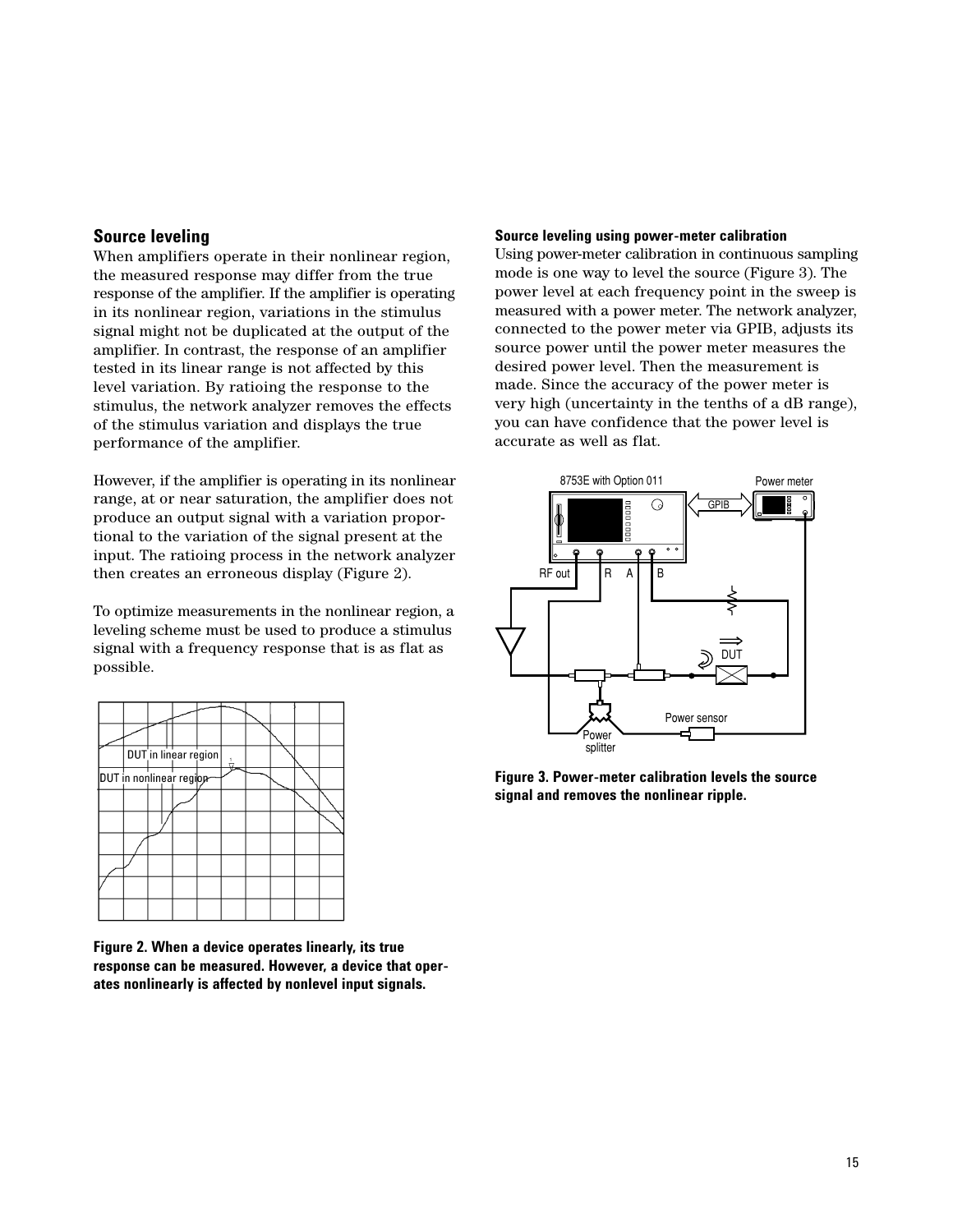### **Source leveling using external leveling**

Using power-meter calibration for source leveling works well, but can slow down the measurements too much for some applications. A faster method of source leveling is external leveling. External leveling makes use of an external amplitude modulation (AM) input, available on some network analyzers. Adjusting the voltage at the AM input adjusts the analyzer's source power. By creating a leveling circuit that is external to the network analyzer, and adjusting the voltage to the external AM input, source power can be leveled on a real-time basis.

The external leveling circuit can be implemented in several ways. One common implementation is to create a circuit consisting of a detector diode and an operational amplifier. Changes in the power measured by the diode are detected by the operational amplifier circuit. The circuit connected to the AM input of the analyzer adjusts the source power by adjusting the voltage at the AM input (Figure 4).



### **Figure 4. This circuit shows a common way to implement external leveling.**

When using either power-meter calibration or external leveling, keep the source-leveling process active, just as it will be during the measurement. Then perform a response calibration as you would if source leveling was not used.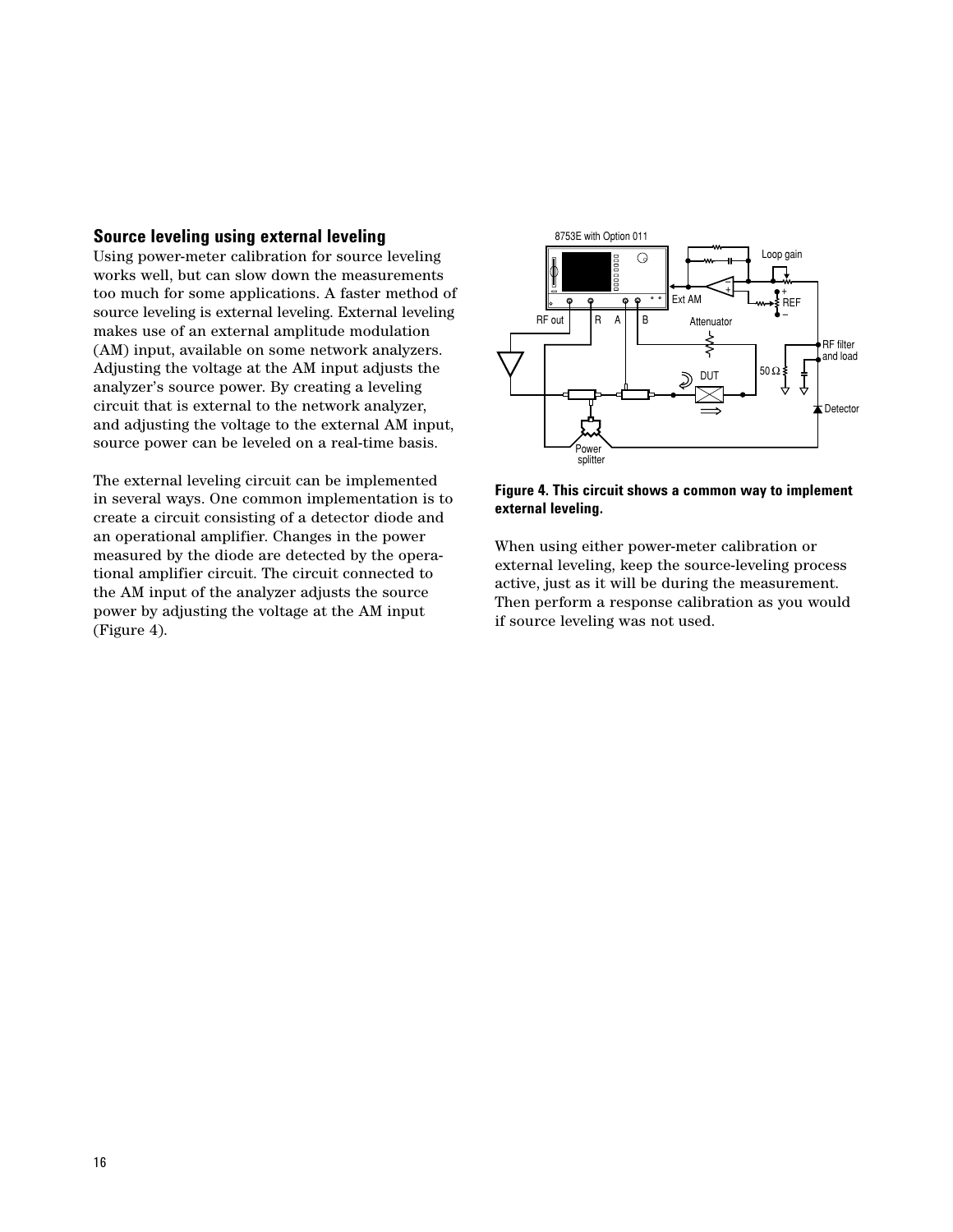#### **Calibration—purpose and types**

Calibrating an analyzer eliminates systematic errors and makes measurements more accurate. This note has shown calibrations for various configurations and where in the test setup to perform these calibrations. Of the two types of calibration discussed, full two-port calibration is the most accurate because it removes all systematic errors in the measurement setup, ideally up to where the DUT connects to the analyzer. Response calibration is less accurate and removes only the frequencytracking errors. Frequency-tracking errors are associated with the differences in frequency response between one channel and another. In a full two-port calibration, the analyzer sweeps in both forward and reverse directions, while in a response calibration, the analyzer sweeps only in the forward direction.

# **Calibration tips for best results**

In addition to understanding what type of calibration is possible for each configuration and where to perform the calibration, it is important to understand how to get the most out of a calibration. The following topics discuss techniques and considerations for achieving the best calibration results.

#### **Dynamic accuracy**

By examining the dynamic accuracy response of an analyzer, you can optimize the power levels for calibration and measurement. Dynamic accuracy refers to the uncertainty associated with calibrating at one signal level and measuring at another. The dynamic accuracy plot for the Agilent 8753E shows extremely low uncertainty (0.02 to 0.06 dB) if receiver power is between –10 and –50 dBm independent of the calibration power level (Figure 5). Perform calibration and measurements so that the signal level at the receiver is in this high-accuracy range. At lower signal levels, noise is a factor; at higher levels, receiver compression is a factor.



**Figure 5. Agilent 8753E dynamic accuracy**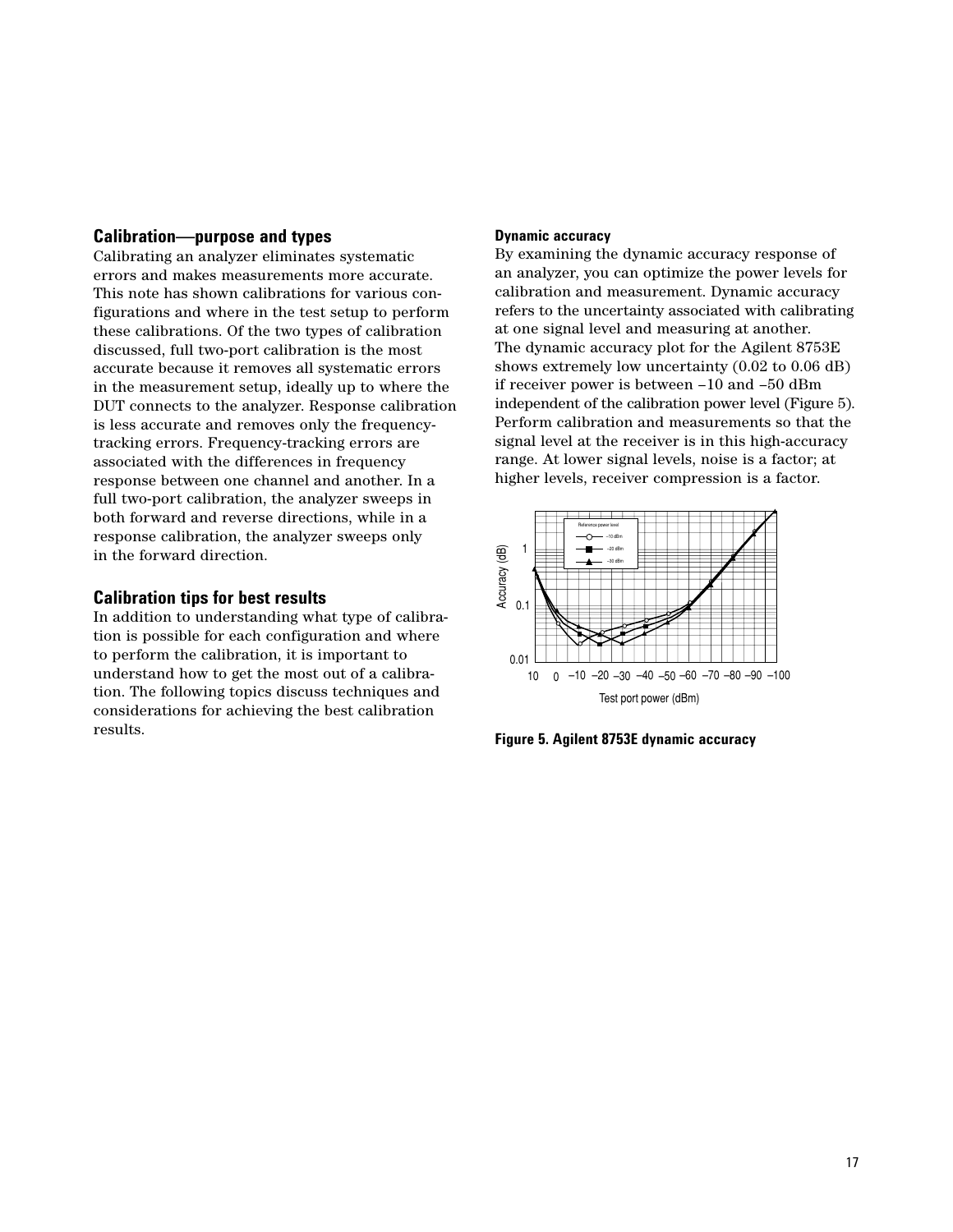#### **Choosing calibration power levels**

If you are measuring an amplifier and the output power level is higher than the input power level, at what power level should you calibrate: at the higher power level, the lower power level, somewhere in between the two levels, or at a different level for each port? Calibrating and measuring with the test port powers in the range of lowest uncertainty, –10 to –50 dBm for the Agilent 8753E, results in accurate measurements as shown above. Calibrating at the input (lower) power level can result in a power level at the output receiver that is too low, because attenuation is required to protect the analyzer during measurement of the DUT. Calibrating at the output (higher) power level might not be possible since the gain of the DUT can result in an output power level that the network analyzer's source together with the booster amplifier cannot generate. Therefore, you might need to perform some calibrations at a power level between the input power level and the output power level. In general, to reduce noise calibrate at the highest possible power below the onset of receiver compression.

# **Calibrating at one power level versus two power levels** A response calibration is done at only one power level since only one forward sweep is made. Full two-port calibration, on the other hand, can be done at different power levels since both forward and reverse sweeps are made. The analyzer can calibrate one port using one power level and the other port using another power level to more accurately match the power levels present during the measurement of a DUT.

As an example, the open, short, and load standards for port one and the reverse through measurements may be made at the lower power level. The open, short, and load standards for port two and the forward through measurements could then be made at the higher power level. It is also possible to perform a full two-port calibration at one power level as in a response calibration. The power level used would be determined from the dynamic accuracy specification of the analyzer.

A final note on calibration: power-handling capabilities of the calibration standards can become an issue when calibrating at high power levels. The common standards used for calibration are the open, short, load, and through. The open, short, and through standards are not a problem since they do not dissipate any energy. The load, how-ever, does dissipate energy so when you are calibrating make sure the standards can handle the power level.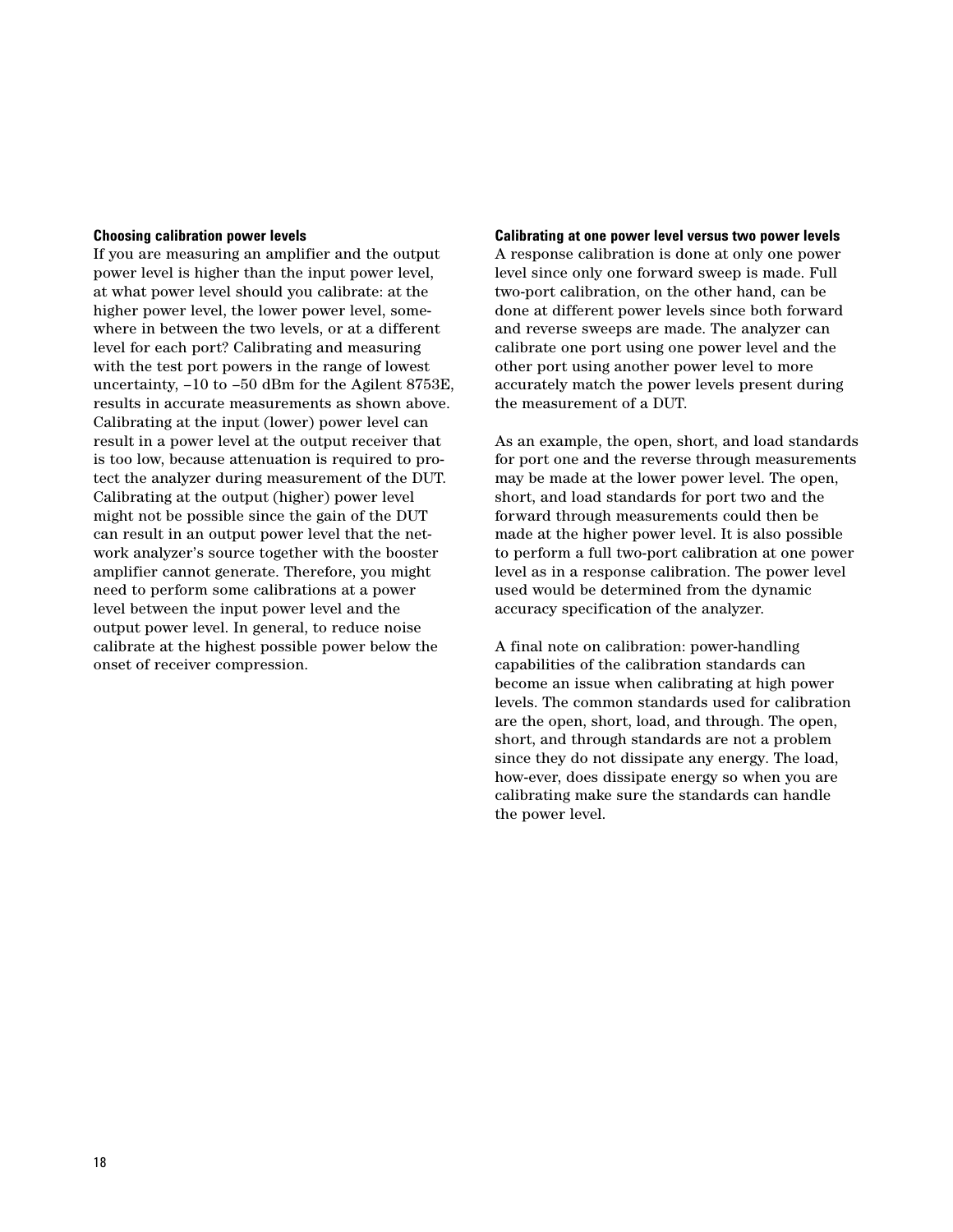# **Common problems of high-power measurements**

Some amplifiers contain an automatic-gain control (AGC) loop. AGC loops attempt to keep the output power of the amplifier constant by adjusting gain to account for variations at the input of the amplifier. Amplifiers with AGC loops can pose a problem when measured on some network analyzers, especially at high power levels.

#### **Amplifiers with AGC loops**

Network analyzers sweep across the selected frequency range while holding the power at the desired constant power level. At the end of the sweep, some network analyzers might blank, or turn off the source, during the time it takes the analyzer to reset itself and set up for another sweep — the retrace time. Turning off the source is a problem for amplifiers containing an AGC loop.

When an amplifier with an AGC loop is measured and the input signal is turned off at the end of the sweep, the AGC loop of the amplifier compensates for the turned-off signal by increasing its gain to keep the output power level constant. When the sweep begins again, the network analyzer restores its signal, and there is power again at the input of the amplifier, which has ramped-up its gain. The momentary high output power can cause damage or destroy the amplifier or the analyzer's receiver if the AGC loop cannot respond quickly enough.

Using a network analyzer that keeps its power constant during retrace will reduce the possibility of destroying the device or damaging the analyzer. The 8753E keeps power constant except when switching frequency bands at 300 kHz and 3 GHz. The 8720E family of network analyzers allows the user to keep the power constant or to blank during retrace (the default is to have the power remain constant). The 8720E family will briefly blank during band changes at 2.55 GHz. The 8722D blanks at 20.05 GHz as well. Be aware that this blanking occurs if the analyzer sweeps across these bands.

#### **On-wafer devices (pulsed measurements)**

A problem commonly encountered when measuring high-power on-wafer devices is the heating up of the DUT. Devices on-wafer tend to heat up quickly because they lack sufficient heatsinking. This heating up requires that the temperature of the DUT be controlled in some way since the response of a DUT may change as the temperature of the DUT increases. Two common ways to control heating up is to pause the network analyzer between measurements, or pulse the RF and/or DC bias signals so that a constant DUT temperature is maintained.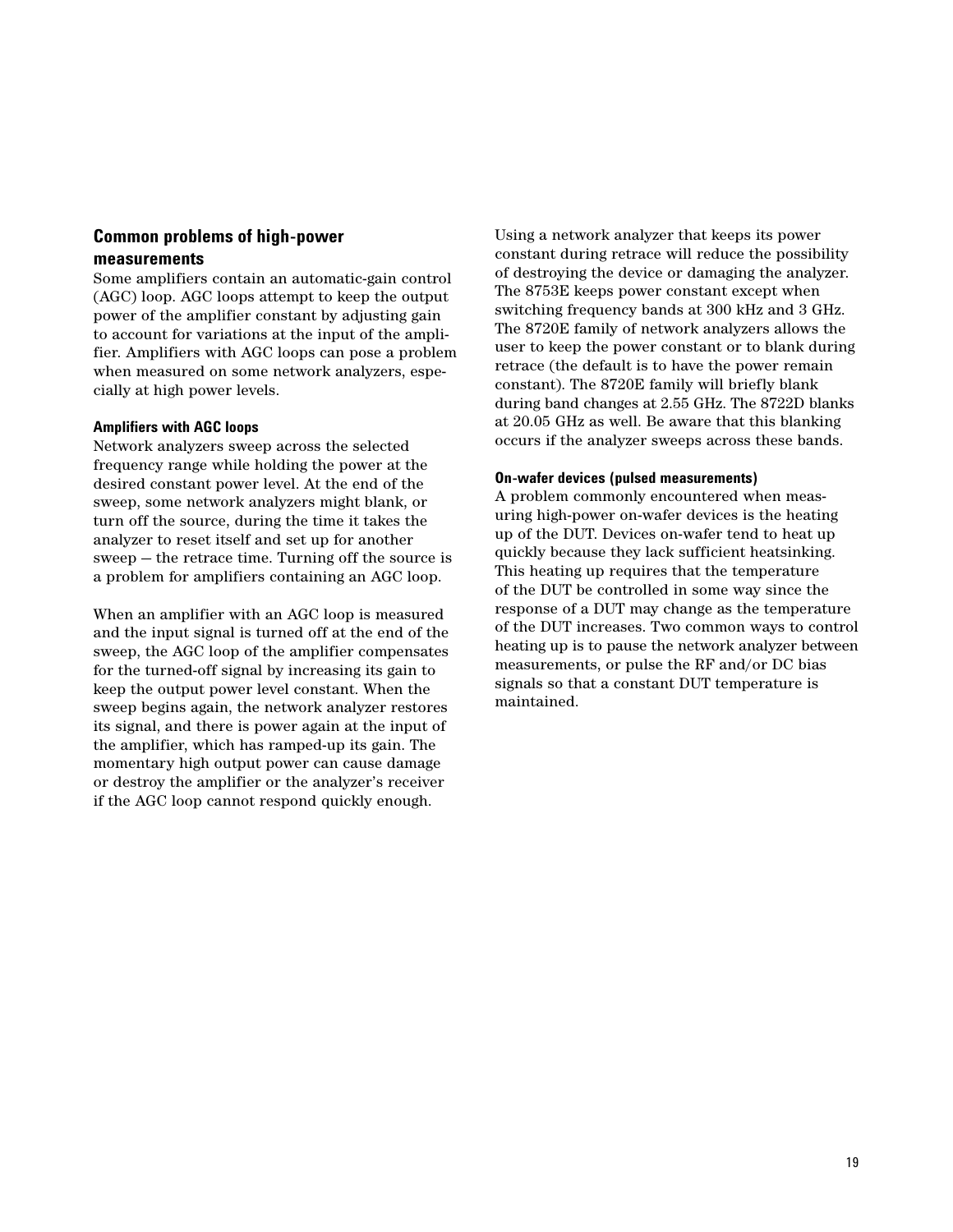Presuming that a device will not overheat during a single sweep, pausing between sweeps can keep the average temperature within bounds. A testsequencing program that contains a user-defined pause between each measurement will do this automatically. More information on test sequencing is available in your network analyzer's user's guide. Pausing between sweeps dramatically slows down testing time and might not be practical in some situations. Pulsed measurements can be a better solution to the heating problem.

In some cases pulsed RF and DC-bias measurements might be needed rather than the usual CW measurements made with a network analyzer. Pulsed measurements are used for several reasons. As noted above, pulses can be configured so that an isothermal measurement is achieved. A pulsed signal might also be used because it is representative of the signals that the DUT encounters in actual use (radar is a good example of this), or if there is interest in the transient response of a device stimulated with a pulse, etc.

Pulsed measurements typically requires a test set designed for this purpose. The Agilent 85108 is an example of a network analyzer system designed for pulsed measurements.

While not common, it is possible to make pulsed RF measurements with a standard network analyzer under certain conditions. The ability to make pulsed measurements depends on the pulse repetition frequency (PRF) of the pulse used, relative to the IF bandwidth and the sampling rate of the network analyzer and the duty cycle of the signal. There are three cases to consider when determining if pulsed measurements are possible using a network analyzer. (Note that we are referring to finding a DUT's steady-state frequency response under pulse conditions, not a DUT's transient time-variant response to a pulse. A standard network analyzer cannot be used to measure the transient time-variant response to a pulse.)

1. The first case is when the PRF of the pulse is less than the IF BW of the analyzer. When the PRF is less than the receiver's IF BW, the pulse sidebands pass through the IF filter and the modulated RF (the pulse) cannot be measured (Figure 6). So for pulsed measurements with a PRF less than the IF BW of the analyzer, a standard network analyzer will give inaccurate results.



**Figure 6. When the PRF is less than the IF bandwidth, pulse sidebands are measured in addition to the center spectral line.**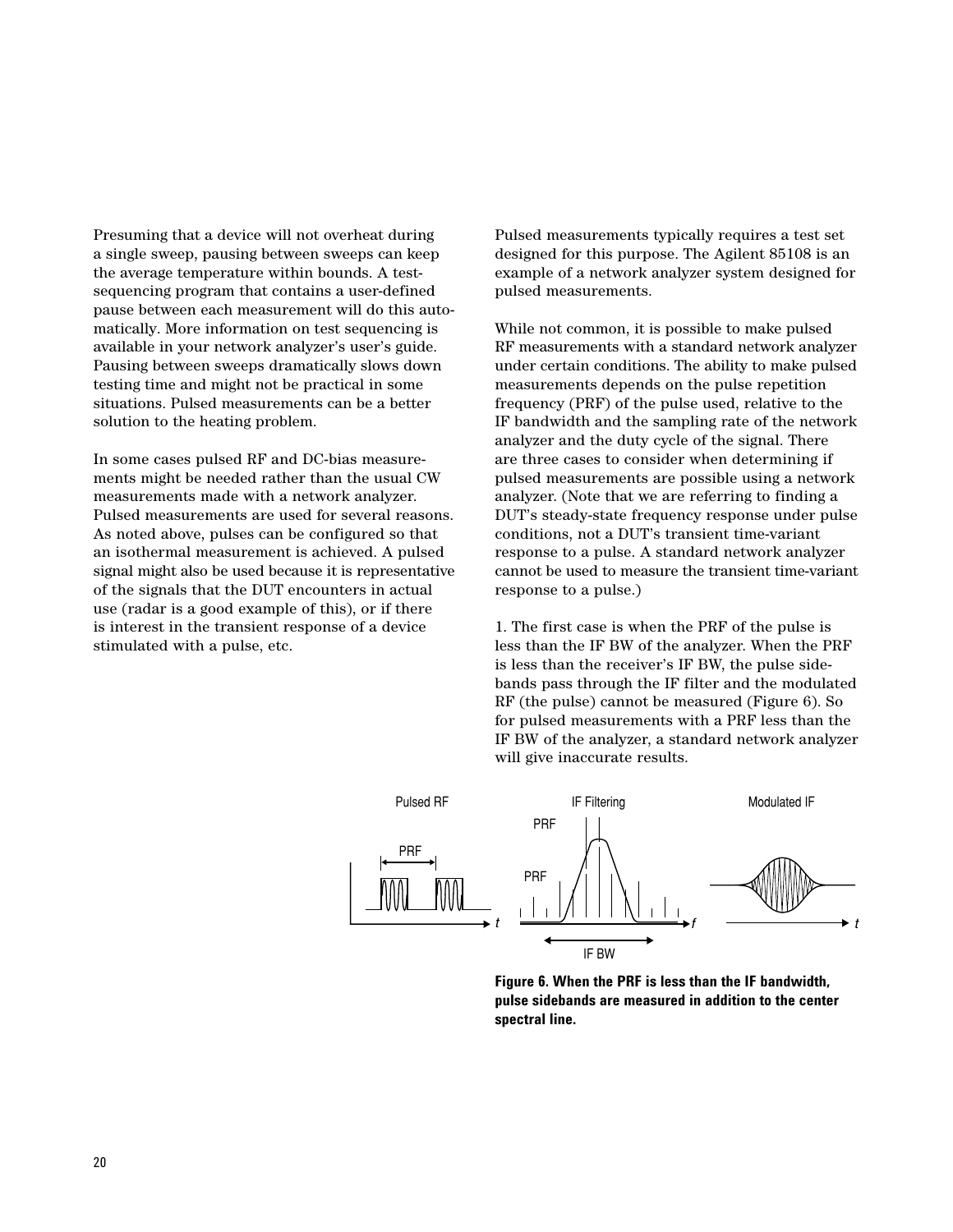2. The next case is for a PRF greater than the IF BW, but less than the sampling rate of the analyzer's (ADC) analog-to-digital converter. Pulsed measurements are possible as long as the PRF does not generate a sideband at the sampling rate of the analyzer. For the 8753E and 8720E family, the ADC sampling rate is 16 kHz. If any PRF sideband occurs at 16 kHz, it will be downconverted and be sampled by the receiver (Figure 7). There-fore, signals with a PRF of 4 kHz, 8 kHz, or 16 kHz would not be allowed.

3. The final case is when the PRF is greater than the sampling rate of the analyzer's ADC. In this case, the IF filter measures only the center spectral line (carrier) of the pulsed-RF spectrum as if it were a CW signal in a nonpulsed network analyzer configuration (Figure 8). Since this type of measurement actually filters off the modulation sidebands, the PRF of the pulse does not affect the measurement. Only changes to the duty cycle affect the measurement.



**Figure 7. Pulse sidebands are downconverted and sampled by the receiver.**

Decreasing the duty cycle of the RF spreads the energy of this spectral line to the pulsed-RF sidebands. The magnitude of this center spectral line, will be proportional to the magnitude response of the DUT, but will also contain a magnitude decrease caused by the loss of the energy in the sidebands. The amount of the decrease caused by the energy loss to the sidebands is calculated using the formula:

Pulse Desensitization = 20\*log(Duty Cycle)

This desensitization factor decreases the dynamic range of the measurement.



**Figure 8. When PRF is greater than the IF bandwidth, pulse sidebands are rejected.**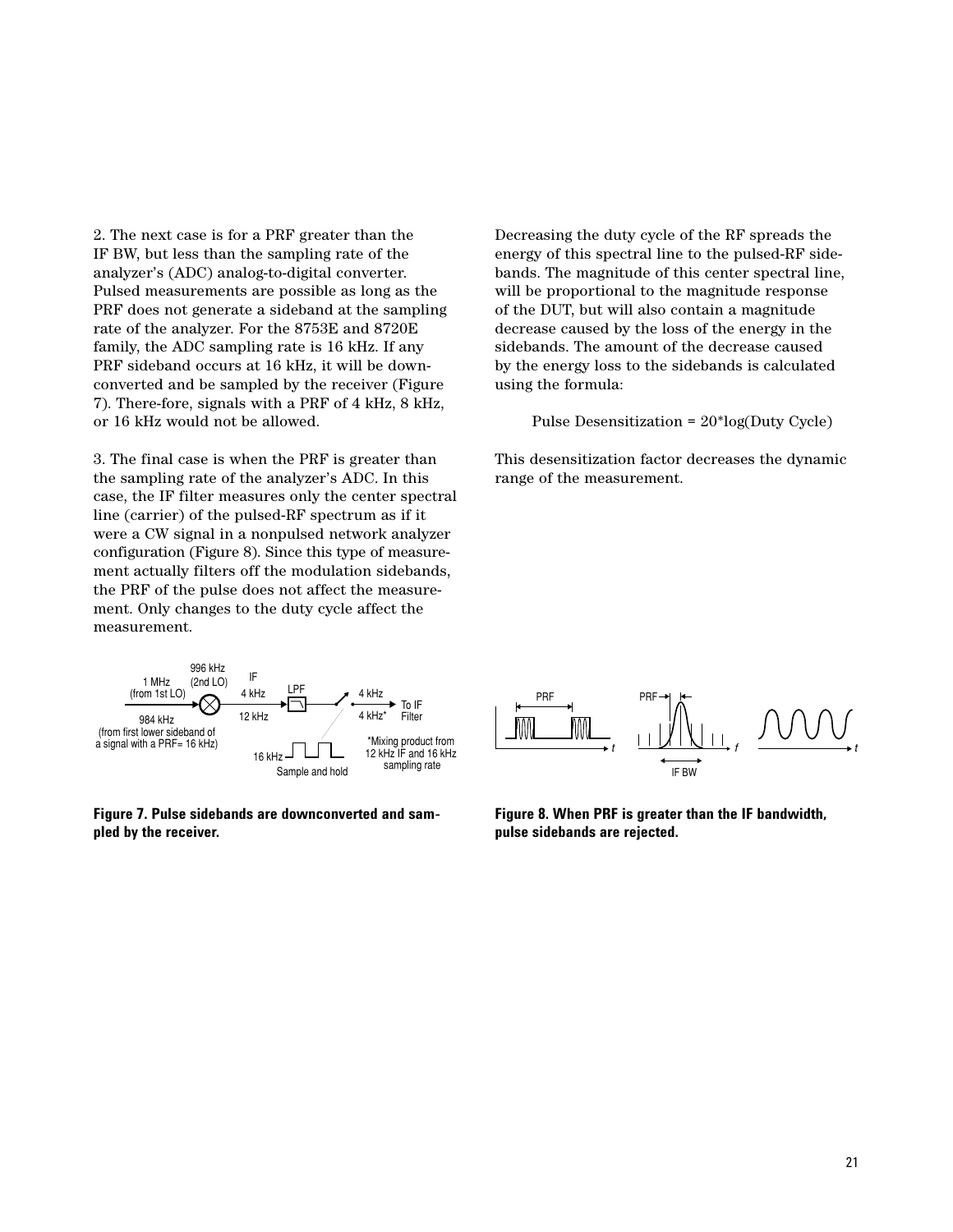When the PRF of the signal is greater than the ADC sampling rate, signals with a certain PRF must be avoided since image frequencies may mix with the receiver's LO to produce the IF frequency. For example, the 8753's first LO is tuned to 1 MHz below the RF test signal. For a 200-MHz RF test signal the LO is 199 MHz. Under pulsed conditions, say for a PRF equal to 2 MHz, the first lower sideband will fall at 198 MHz. This 198-MHz signal will mix with the 199-MHz LO to also produce a 1-MHz IF. Therefore, it is important to avoid signals with a PRF of 2 MHz/N, where  $N = 1,2,3, ...$ (see Figure 9).



**Figure 9. Any PRF which generates a sideband at the ADC sampling rate will be downconverted and sampled by the receiver.**

The hardware needed to make measurements under pulse conditions includes two splitters, a pulse generator, and a modulator. Connect a power splitter to the output of the analyzer's RF source output. One arm of the splitter connects to the reference (phaselock) channel since the phase reference channel cannot be pulsed. The other arm of the splitter goes to a pulse modulator. The pulsed RF is sent to a second splitter to make ratioed transmission measurements. Ratioing is necessary to remove the pulse transient response. The transmission measurement of interest is B/A (Figure 10).



**Figure 10. Using a pulse generator and a modulator, pulse measurements can be made with a standard network analyzer.**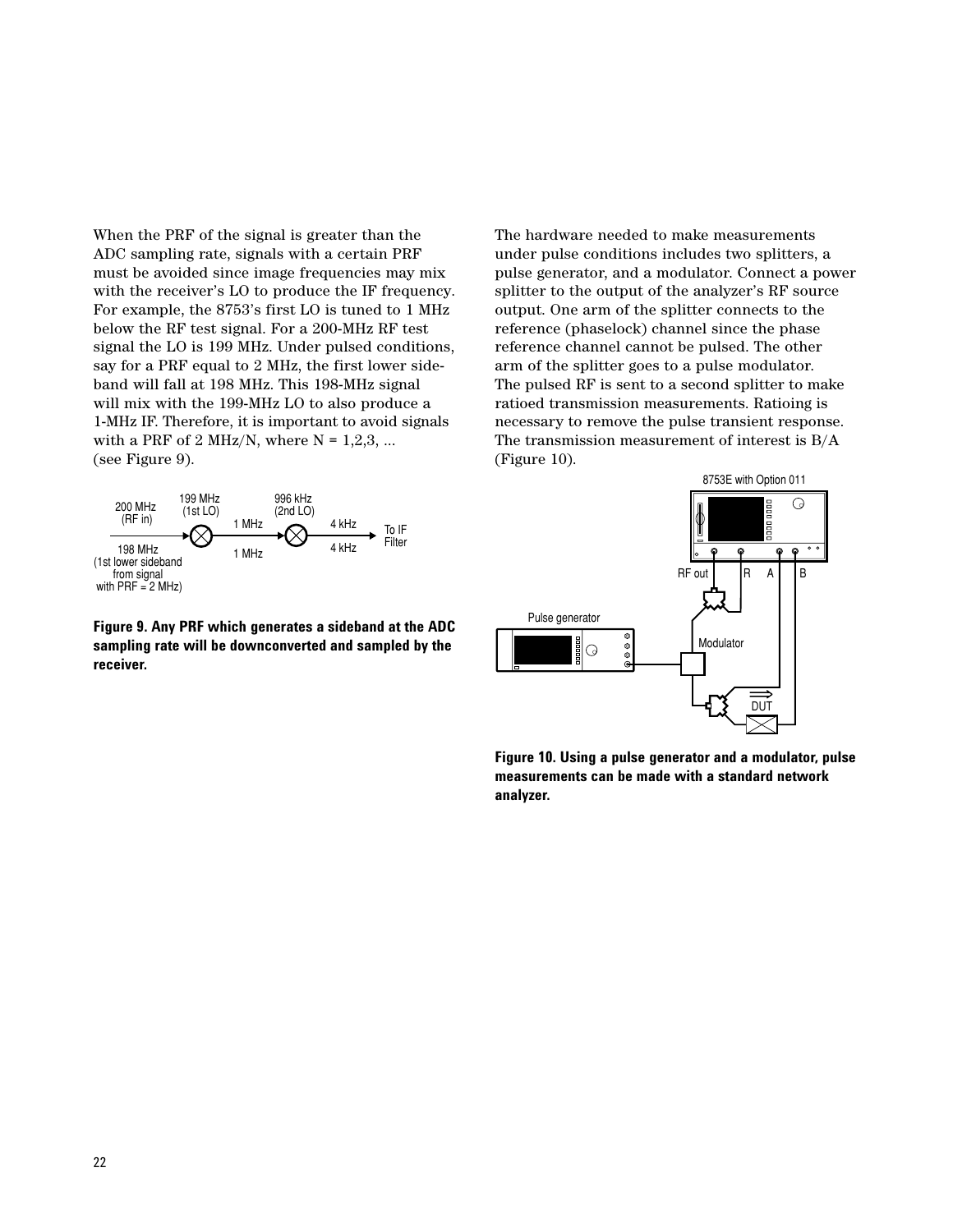# **Appendix**

# **Network analyzers—definitions and capabilities**

Before discussing the measurements made with a network analyzer, it is important to have an understanding of a network analyzer block diagram and how analyzer makes measurements.

Network analyzers provide a wealth of information about a device, including its magnitude, phase, and group-delay response to a signal. The hardware inside a network analyzer includes a source for stimulus, signal-separation devices for measuring a portion of the incident signal and for separating signals traveling in opposite directions on the same transmission line, receivers for signal detection, and display/processing circuitry for reviewing results (Figure 11).

Network analyzers measure a portion of the source power to use as a reference signal. The remainder of the signal reaches the DUT where part of the signal reflects back from the device and part of the signal transmits through the device. The reflected signal creates a standing wave consisting of both forward and reverse traveling waves. The signalseparation equipment allows for the detection of each of these waves separately. After measuring the reflected or transmitted signal, the analyzer ratios it with the reference signal to measure the characteristics of the DUT.



**Figure 11. General network analyzer block diagram**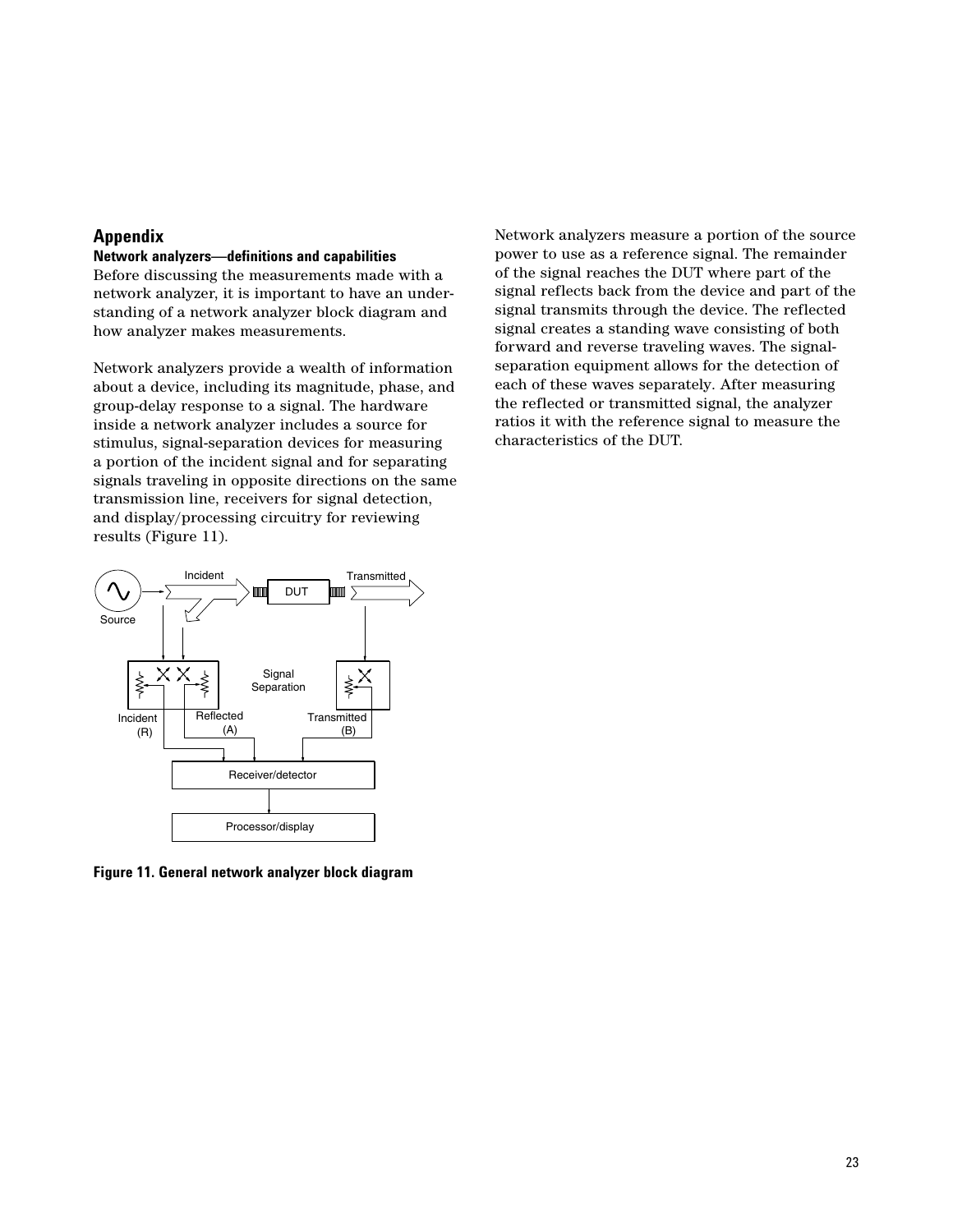A network analyzer consists of either three or four channels (Figure 12). In network analyzer terminology, a channel refers to the hardware used to detect a signal. There are one or two R channels in a network analyzer. A portion of the stimulus signal is coupled out and goes to the R channel for ratioing. The A channel denotes the channel associated with test port 1. The A channel measures the reflected signal when making a forward measurement (stimulus signal is at port 1), and measures the transmitted signal when making reverse measurements (stimulus signal is at port 2). The B channel, associated with test port 2, measures the transmitted signal during forward measurements and the reflected signal during reverse measurements.





**Figure 12. Three versus four channels in a test set**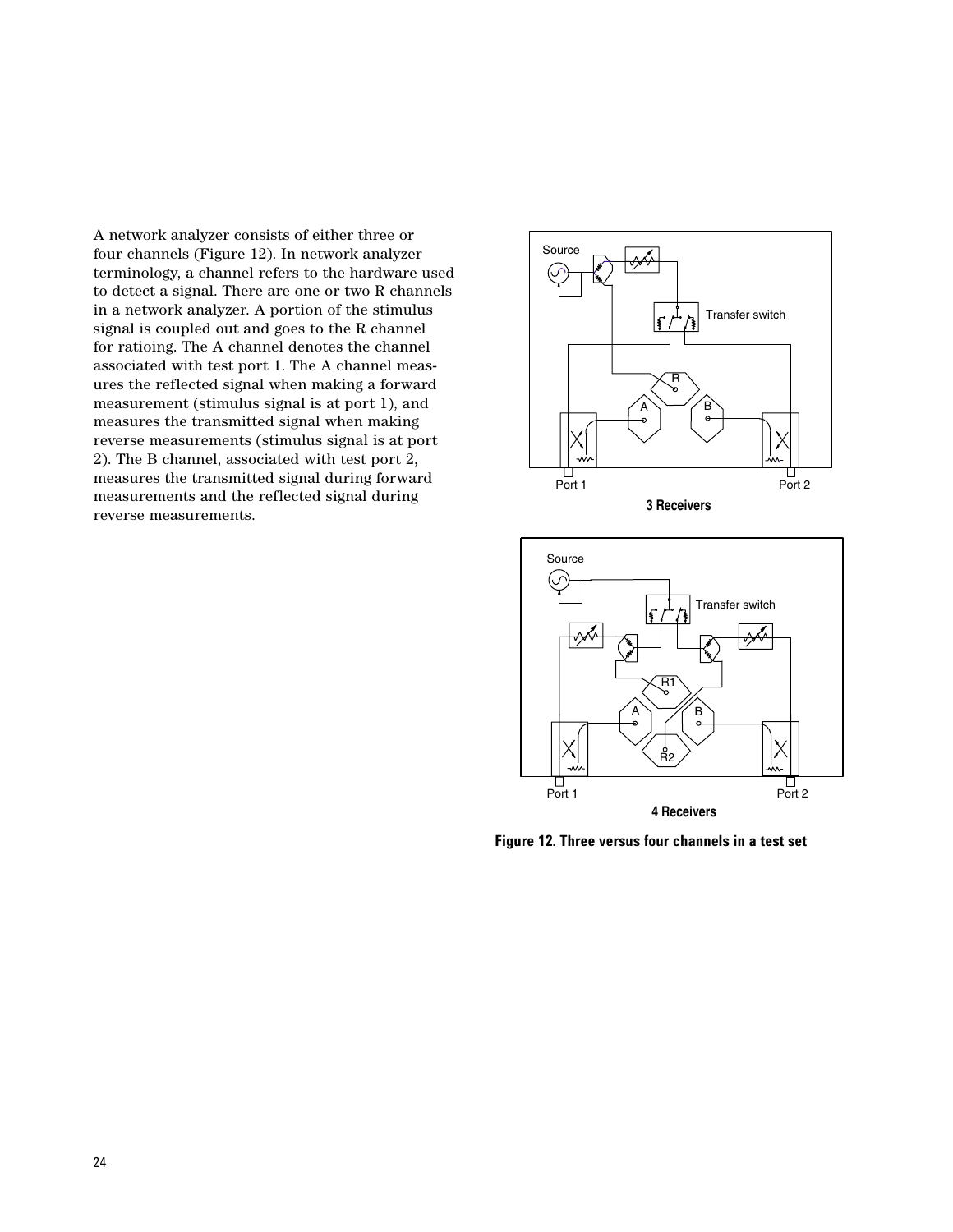#### **Test sets**

There are many variations of network analyzers, but one of the most distinguishing factors of a network analyzer is its test set. A test set is a collection of switches and couplers that directs the source power and separates forward and reverse traveling signals. Some network analyzers, like the Agilent 8720E family of vector network analyzers, have an S-parameter test set with a transfer switch that directs the source power to either port 1 or port 2 — allowing the analyzer to make forward and reverse measurements. Other network analyzers, like the Agilent 8712C family of network analyzers, have a transmission/reflection (T/R) test set that does not have a transfer switch and source power only goes to port  $1$  – these test sets allow only forward measurements to be made (Figure 13). In the past, test sets were sometimes not included in the network analyzer, but almost all of today's network analyzers have a built-in test set.

#### **Calibration**

Key to network analyzer measurements is calibration. Calibration does two things. First, it establishes a reference amplitude and reference phase at a point in the system. Second, it determines the accuracy of the measurement. Network analyzer calibration corrects for systematic errors (time invariant instrument and test setup errors) in the measurement setup. Ideally, calibration corrects for all errors up to the point where the DUT will be connected.



**Transmission/reflection test set**



**Figure 13. Transmission/reflection versus S-parameter test set**

### **Figure 13-top**

- RF power always comes out of port 1
- Port 2 is always receiver
- Response, one-port cal available

#### **Figure 13-bottom**

- RF power comes out of port 1 or port 2
- Forward and reverse measurements
- Two-port calibration possible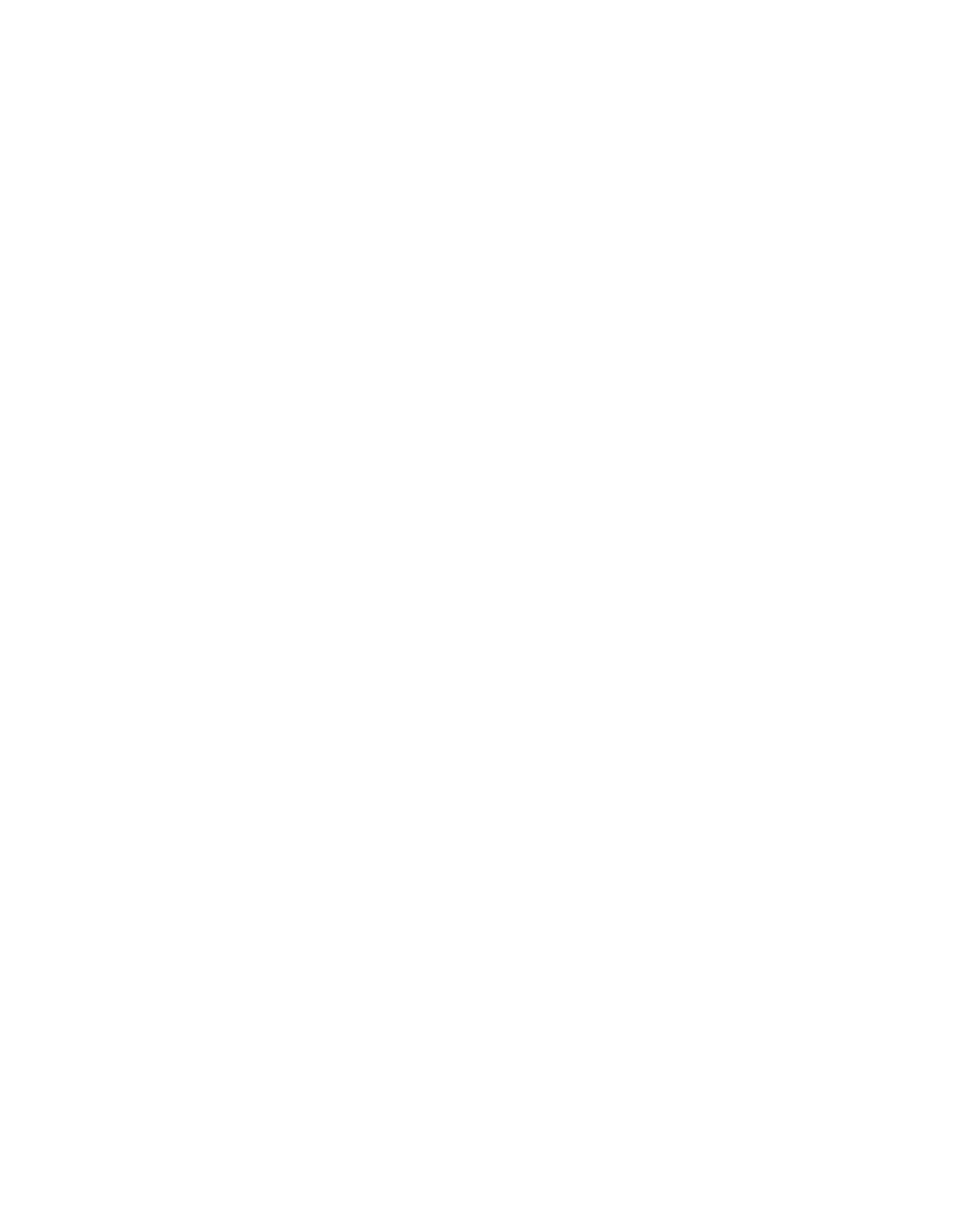# **Suggested Reading**

*Understanding the Fundamental Principles of Vector Network Analysis*, Agilent Application Note 1287-1, literature number 5965-7707E.

*Exploring the Architectures of Network Analyzers*, Agilent Application Note 1287-2, literature number 5965-7708E.

*Applying Error Correction to Network Analyzer Measurements*, Agilent Application Note 1287-3, literature number 5965-7709E.

*Network Analyzer Measurements: Filters and Amplifier Examples*, Agilent Application Note 1287-4, literature number 5965-7710E.

*Improving Throughput in Network Analyzer Applications*, Agilent Application Note 1287-5, literature number 5966-3317E.

*8 Hints for Making Better Network Analyzer Measurements*, Agilent Application Note 1291-1, literature number 5965-8166E.